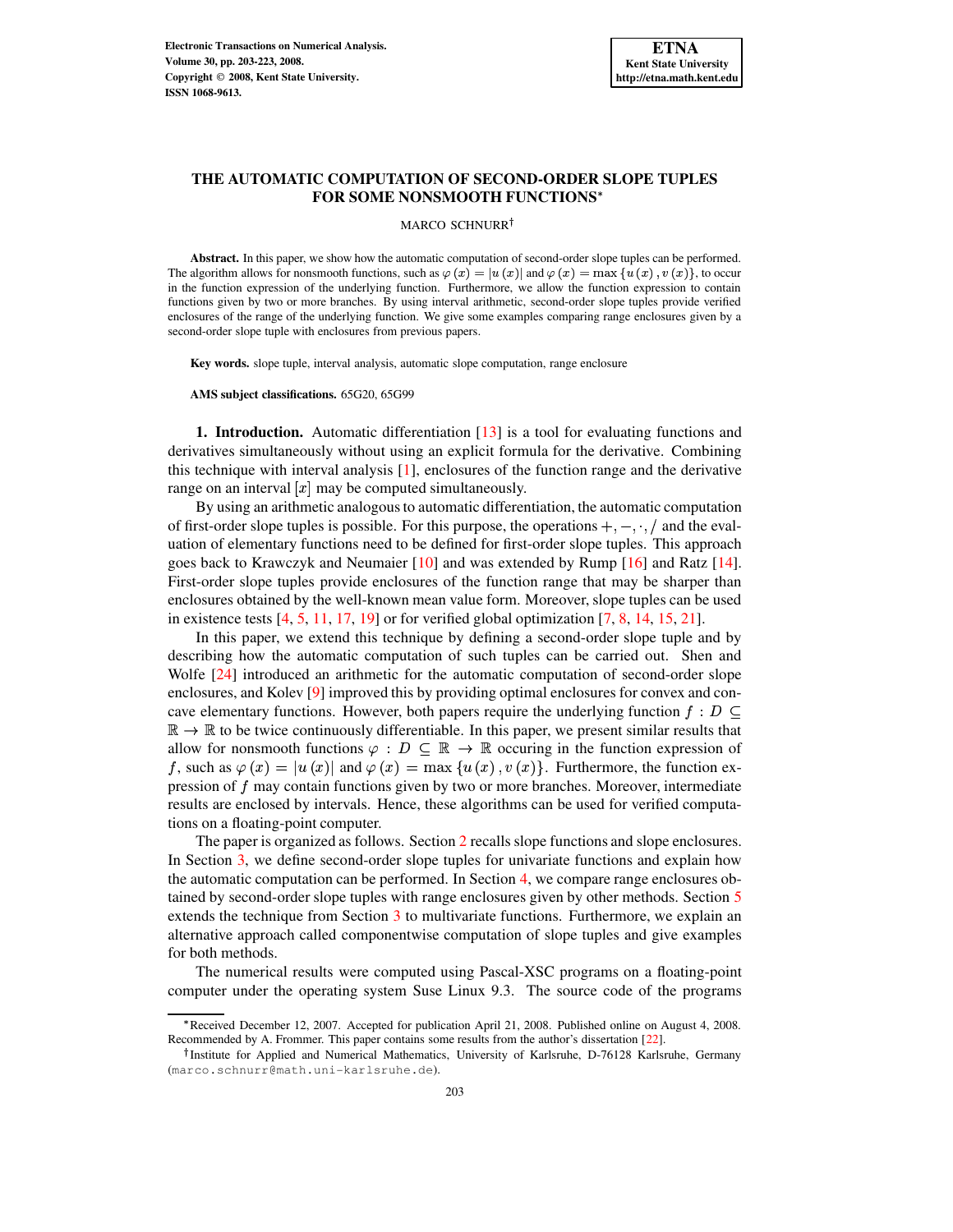is freely available [\[18\]](#page-20-7). A current Pascal-XSC compiler is provided by the working group "Scientific Computing / Software Engineering" of the University of Wuppertal [\[25\]](#page-20-8).

Throughout this paper, we let  $[x] = [\underline{x}, \overline{x}] = \{x = (x_i) \in \mathbb{R}^n, x_i \leq x_i \leq \overline{x_i}\}\$  with  $x, \overline{x} \in \mathbb{R}^n$  denote an interval vector. The set of all interval vectors  $[x] \subset \mathbb{R}^n$  is denoted by  $\mathbb{IR}^n$ . For two interval vectors  $[x]$  ,  $[y] \in \mathbb{IR}^n$ , the *interval hull*  $[x] \cup [y]$  is the smallest interval vector in  $\mathbb{IR}^n$  containing [x] and [y], i.e.

$$
\left(\left[x\right] \underline{\cup} \left[y\right]\right)_i := \left[\min\left\{\underline{x}_i, \underline{y}_i\right\}, \, \max\left\{\overline{x_i}, \overline{y_i}\right\}\right].
$$

Furthermore, by

$$
\text{mid}\left[x\right]:=\frac{\overline{x}+\underline{x}}{2}
$$

we define the midpoint of  $[x]$ . Analogously,  $\mathbb{IR}^{n \times n}$  denotes the set of interval matrices  $[A] = ([a]_{ii}) = \{ A \in \mathbb{R}^{n \times n}, \, a_{ij} \leq A_{ij} \leq \overline{a_{ij}} \}.$ 

<span id="page-1-0"></span>In the following sections, we assume that a function  $f$  is given by a function expression consisting of a finite number of operations  $+, -, \cdot, /$ , and elementary functions; cf. [\[1\]](#page-19-1). Furthermore, we suppose that an interval arithmetic evaluation  $f([x])$  on a given interval [x] exists.

**2. Slope Tuples.** In this section, we consider functions  $f: D \subseteq \mathbb{R} \to \mathbb{R}$ .

DEFINITION 2.1. *(cf.* [\[3\]](#page-19-10)) Let  $f \in C^n(D)$ . Furthermore, let  $p(x) = \sum_{i=1}^n a_i x^i$  be th  $\cdots$  $a_i x^i$  *be the* 

*Hermitian interpolation polynomial for* f with *respect* to the nodes  $x_0, \ldots, x_n \in D$ . Here, *exactly*  $k + 1$  *elements* of  $x_0, \ldots, x_n$  are equal to  $x_i$ , if  $f(x_i), \ldots, f^{(k)}(x_i)$  are given for *some* node  $x_i$ . The leading coefficient  $a_n$  of p is called the slope of  $n$ -th order of f with respect to  $x_0, \ldots, x_n$ . *Notation:* 

$$
\delta_n f(x_0,\ldots,x_n) \ := \ a_n.
$$

<span id="page-1-1"></span>In the following theorem, we give some basic properties of slopes. The statements d) and e) in Theorem [2.2](#page-1-1) are easy consequences of the Hermite-Genocchi Theorem; see [\[3\]](#page-19-10).<br>THEOREM 2.2. Let  $f \in C^n(D)$  and let  $\delta_n f(x_0, \ldots, x_n)$  be the slope of  $n-th$  order.

THEOREM 2.2. Let  $f \in C^n(D)$  and let  $\delta_n f(x_0, \ldots, x_n)$  be the slope of  $n$ -th order of *f* with respect to  $x_0, \ldots, x_n$ . Then, the following statements hold:<br> *a*)  $\delta_n f(x_0, \ldots, x_n)$  is symmetric with respect to its argument.

 $(a)$   $\delta_n f(x_0, \ldots, x_n)$  is symmetric with respect to its arguments  $x_i$ .

*b)* For  $x_i \neq x_j$  we have the recursion formula<br>  $\delta$ <sup>{</sup>  $f(x_0 - x_i)$ }

$$
\delta_n f(x_0, ..., x_n) = \frac{\delta_{n-1} f(x_0, ..., x_{i-1}, x_{i+1}, ..., x_n) - \delta_{n-1} f(x_0, ..., x_{j-1}, x_{j+1}, ..., x_n)}{x_j - x_i}.
$$

c) Setting 
$$
\omega_k(x) := \prod_{j=0}^{k-1} (x - x_j)
$$
, we have

$$
(2.1) \t f(x) = \sum_{i=0}^{n-1} \delta_i f(x_0, \ldots, x_i) \cdot \omega_i(x) + \delta_n f(x_0, \ldots, x_{n-1}, x) \cdot \omega_n(x), \quad n \ge 1.
$$

*d) The function*  $g: D \subseteq \mathbb{R}^{n+1} \rightarrow \mathbb{R}$  *defined by* 

$$
g(x_0,\ldots,x_n):=\delta_n f(x_0,\ldots,x_n)
$$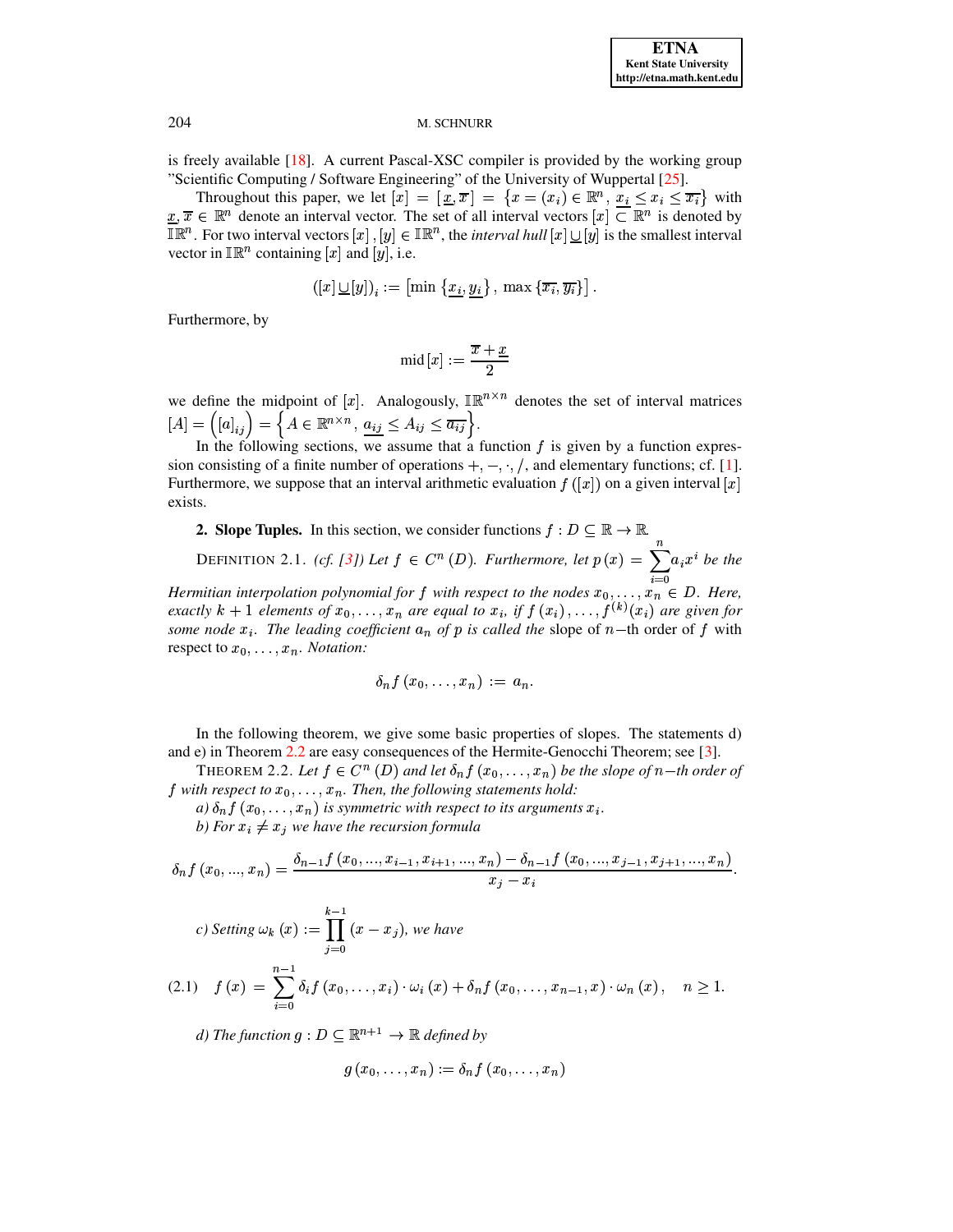is continuous.

e) For the nodes  $x_0 \le x_1 \le \ldots \le x_n$  there exists  $a \xi \in [x_0, x_n]$  such that

$$
\delta_n f(x_0,\ldots,x_n)=\frac{f^{(n)}(\xi)}{n!}.
$$

<span id="page-2-0"></span>DEFINITION 2.3. Let f be continuous and  $x_0 \in D$  be fixed. A function  $\delta f : D \to \mathbb{R}$ satisfying

(2.2) 
$$
f(x) = f(x_0) + \delta f(x; x_0) \cdot (x - x_0), \quad x \in D,
$$

is called a first-order slope function of  $f$  with respect to  $x_0$ .

An interval  $\delta f([x]; x_0) \in \mathbb{IR}$  that encloses the range of  $\delta f(x; x_0)$  on the interval  $[x] \subseteq D$ , i.e.

$$
\delta f([x]; x_0) \supseteq {\delta f(x; x_0) | x \in [x]}
$$

is called a (first-order) slope enclosure of f on  $[x]$  with respect to  $x_0$ .

In  $x = x_0$ , (2.2) is fulfilled for an arbitrary  $\delta f(x_0; x_0) \in \mathbb{R}$ . If f is differentiable at  $x_0$ , then we always set  $\delta f(x_0; x_0) := f'(x_0)$ . Often, the midpoint mid [x] of the interval [x] is used for  $x_0$ .

<span id="page-2-1"></span>REMARK 2.4. a) Let  $\delta f([x]; x_0) = [\delta f, \overline{\delta f}]$  be a first-order slope enclosure of f on [x]. Then, by  $(2.2)$ , we have

(2.3) 
$$
f(x) \in f(x_0) + \delta f([x]; x_0) \cdot ([x] - x_0)
$$

for all  $x \in [x]$ .

b) Let f be differentiable on [x] and  $x_0 \in [x]$ . Then, we have

$$
\{\delta f(x;x_0) \mid x \in [x], \ x \neq x_0\} \subseteq \left\{f'(x) \mid x \in [x]\right\}.
$$

Therefore, (2.3) may provide sharper enclosures of the range of f on  $[x]$  than the well-known mean value form.

For some continuous functions f and some  $x_0 \in [x] \subseteq D$ , a slope enclosure  $\delta f([x]; x_0) \in \mathbb{IR}$  does not exist, e.g.,

$$
f(x) = \begin{cases} \sqrt{x} & \text{for } x \ge 0, \\ 0 & \text{for } x < 0, \end{cases}
$$

with  $x_0 = 0$ ,  $[x] = [-1, 1]$ . If f is continuous on  $[x]$  and differentiable at  $x_0 \in [x]$ , then a slope enclosure  $\delta f([x]; x_0) \in \mathbb{IR}$  exists. For a sufficient, more general existence criterion, we define the limiting slope interval [12].

DEFINITION 2.5. Let f be continuous on [x] and  $x_0 \in [x]$ . Suppose that both

$$
\liminf_{x\to x_0}\frac{f\left(x\right)-f\left(x_0\right)}{x-x_0}
$$

and

$$
\limsup_{x\to x_0}\frac{f\left(x\right)-f\left(x_0\right)}{x-x_0}
$$

*exist. Then, the limiting slope interval*  $\delta f_{\text{lim}}([x_0]) \in \mathbb{R}$  *is*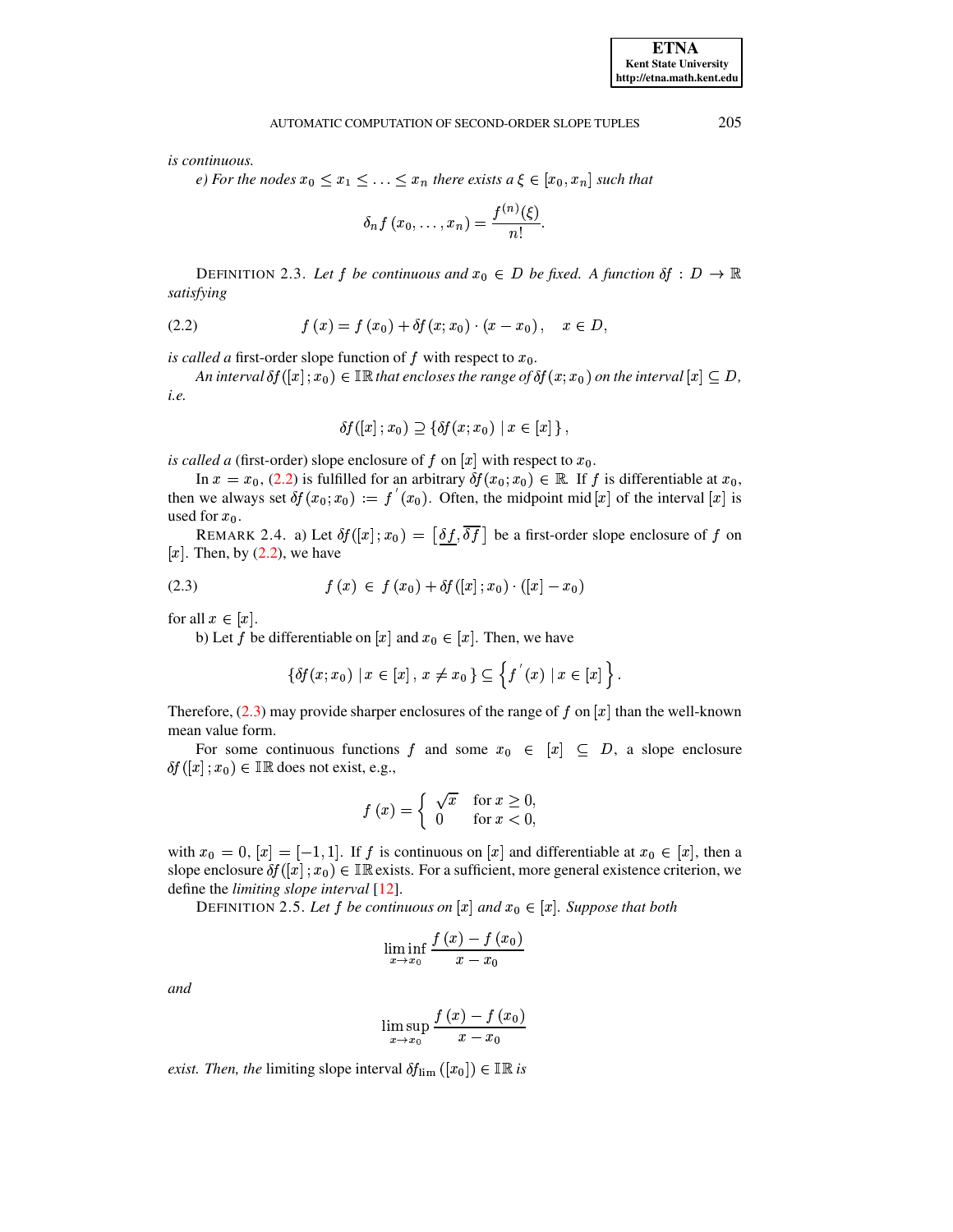$$
\delta f_{\text{lim}}\left([x_0]\right):=\left[\liminf_{x\to x_0}\frac{f\left(x\right)-f\left(x_0\right)}{x-x_0},\ \limsup_{x\to x_0}\frac{f\left(x\right)-f\left(x_0\right)}{x-x_0}\right]
$$

REMARK 2.6. If f is Lipschitz continuous in some neighbourhood of  $x_0$ , then the limiting slope interval  $\delta f_{\rm lim}([x_0])$  exists.

EXAMPLE 2.7. For  $f(x) = |x|, x_0 = 0$  we have  $\delta f_{\text{lim}}([x_0]) = [-1, 1].$ LEMMA 2.8. Let f be continuous on [x] and  $x_0 \in [x]$ . If  $\delta f_{\text{lim}}([x_0]) \in \mathbb{IR}$  exists, then

$$
\delta f([x]; x_0) = \left[ \inf_{\substack{x \in [x] \\ x \neq x_0}} \frac{f(x) - f(x_0)}{x - x_0}, \sup_{\substack{x \in [x] \\ x \neq x_0}} \frac{f(x) - f(x_0)}{x - x_0} \right]
$$

is a slope enclosure of  $f$  on  $[x]$  with respect to  $x_0$ .

*Proof.* 
$$
g: [x] \setminus \{x_0\} \to \mathbb{R}, g(x) := \frac{f(x) - f(x_0)}{x - x_0}
$$
, is bounded.  $\Box$ 

REMARK 2.9. Let  $f$  be Lipschitz continuous in some neighbourhood of  $x_0$ . Then, Muñoz und Kearfott  $[12]$  show the inclusion

$$
\delta f_{\rm lim}([x_0]) \subseteq \partial f(x_0),
$$

where  $\partial f(x_0)$  is the generalized gradient (see [2]). Furthermore, they give an example where

<span id="page-3-0"></span>
$$
\delta f_{\text{lim}}\left([x_0]\right) \,\subset\, \partial f\left(x_0\right)
$$

holds and also a sufficient condition for equality in  $(2.4)$ .

DEFINITION 2.10. Let f be continuous,  $[x] \subseteq D$  and  $x_0 \in [x]$ . Assume that  $f'(x_0)$ exists. A function  $\delta_2 f : D \to \mathbb{R}$  satisfying

<span id="page-3-1"></span>
$$
f(x) = f(x_0) + f'(x_0) \cdot (x - x_0) + \delta_2 f(x; x_0, x_0) \cdot (x - x_0)^2, \ \ x \in D,
$$

is called a second-order slope function of f with respect to  $x_0$ . An interval  $\delta_2 f([x]; x_0, x_0) \in \mathbb{IR}$  with

$$
(2.5) \t f(x) \in f(x_0) + f'(x_0) \cdot (x - x_0) + \delta_2 f([x]; x_0, x_0) \cdot (x - x_0)^2, \t x \in [x],
$$

is called a second-order slope enclosure of f on  $[x]$  with respect to  $x_0$ .

As an abbreviation we set

$$
\delta_2 f(x;x_0) \mathrel{\mathop:}= \delta_2 f(x;x_0,x_0)
$$

and

$$
\delta_2 f([x]\,;x_0):=\delta_2 f([x]\,;x_0,x_0)
$$

Furthermore, if f is twice differentiable at  $x_0$ , then we set  $\delta_2 f(x; x_0) := \frac{1}{2} f''(x_0)$ . REMARK 2.11. Assume that  $(2.5)$  holds. Then, we have the enclosure

$$
f(x) \in f(x_0) + f'(x_0) \cdot ([x] - x_0) + \delta_2 f([x]; x_0) \cdot ([x] - x_0)^2
$$

for all  $x \in [x]$ .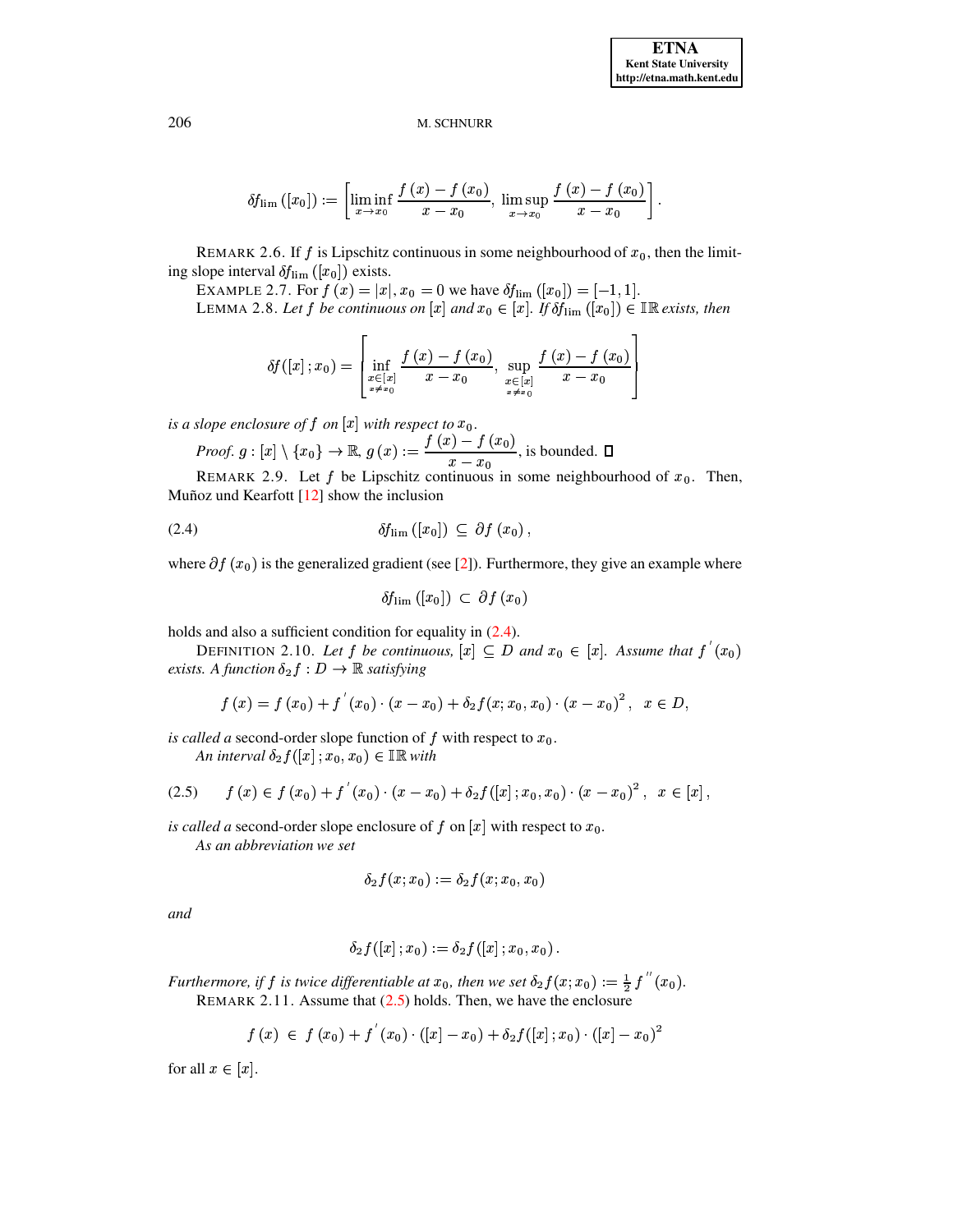<span id="page-4-0"></span>3. The automatic computation of second-order slope tuples for univariate func**tions.** In this section, we consider univariate functions  $u, v, w, z : D \subseteq \mathbb{R} \to \mathbb{R}$ .

First, we recall the definition of a first-order slope tuple [14, 16]. Afterwards, we give a definition of second-order slope tuples that also permits nonsmooth functions.

DEFINITION 3.1. Let u be continuous,  $[x] \subseteq D$  and  $x_0 \in [x]$ . A triple  $\mathcal{U} = (U_x, U_{x_0}, \delta U)$ with  $U_x, U_{x_0}, \delta U \in \mathbb{IR}$  satisfying

$$
u(x) \in U_x,
$$
  
\n
$$
u(x_0) \in U_{x_0},
$$
  
\n
$$
u(x) - u(x_0) \in \delta U \cdot (x - x_0),
$$

<span id="page-4-4"></span>for all  $x \in [x]$  is called a first-order slope tuple for u on  $[x]$  with respect to  $x_0$ .

DEFINITION 3.2. Let u be continuous,  $[x] \subseteq D$  and  $x_0 \in [x]$ . A second-order slope tuple for u on [x] with respect to  $x_0$  is a 5-tuple  $\mathcal{U} = (U_x, U_{x_0}, \delta U_{x_0}, \delta U, \delta_2 U)$  with  $U_x, U_{x_0}, \delta U_{x_0}, \delta U, \delta_2 U \in \mathbb{IR}, U_{x_0} \subseteq U_x$ , satisfying

<span id="page-4-1"></span>
$$
(3.1) \t\t u(x) \in U_x,
$$

$$
(3.2) \t\t u(x_0) \in U_{x_0},
$$

$$
(3.3) \t\t \delta u_{\rm lim}([x_0]) \subseteq \delta U_{x_0},
$$

 $u(x) - u(x_0) \in \delta U \cdot (x - x_0),$  $(3.4)$ 

(3.5) 
$$
u(x) - u(x_0) \in \delta U_{x_0} \cdot (x - x_0) + \delta_2 U \cdot (x - x_0)^2
$$

for all  $x \in [x]$ .

<span id="page-4-5"></span>REMARK 3.3. Property (3.5) does not imply that  $\delta_2 U$  is a second-order slope enclosure in the sense of (2.5) because  $\delta U_{x_0}$  is a superset of  $\delta u$ <sub>lim</sub> ([x<sub>0</sub>]). However, Remark 3.12 will explain why the term *slope tuple* is justified.

REMARK 3.4. By  $(3.1)$ - $(3.5)$  we get the enclosures

$$
u(x) \in U_x, u(x) \in U_{x_0} + \delta U \cdot ([x] - x_0), u(x) \in U_{x_0} + \delta U_{x_0} \cdot ([x] - x_0) + \delta_2 U \cdot ([x] - x_0)^2,
$$

for the range of u on  $[x]$ , where

$$
([x] - x_0)^2 = \left[ \min_{x \in [x]} (x - x_0)^2 , \max_{x \in [x]} (x - x_0)^2 \right].
$$

REMARK 3.5. If  $x = x_0$ , then (3.4) and (3.5) are fulfilled for arbitrary  $\delta U$ ,  $\delta U_{x_0}$  and  $\delta_2 U$ . So in checking these relations, we can restrict ourselves to  $x \neq x_0$ .

<span id="page-4-3"></span>LEMMA 3.6.  $\mathcal{K} = (k, k, 0, 0, 0)$  is a second-order slope tuple for the constant function  $u(x) \equiv k \in \mathbb{R}$  and  $\mathcal{X} = ([x], x_0, 1, 1, 0)$  is a second-order slope tuple for the identity function  $u(x) = x$  (both on  $[x]$  with respect to  $x_0 \in [x]$ ).

<span id="page-4-2"></span>DEFINITION 3.7. Let  $U$  and  $V$  be second-order slope tuples for the continuous functions u and v, respectively, on  $[x] \subseteq D$  with respect to  $x_0 \in [x]$ .

a) For the addition or subtraction of U and V we define the 5-tuple  $W := U \pm V$  by

$$
W_x := U_x \pm V_x,
$$
  
\n
$$
W_{x_0} := U_{x_0} \pm V_{x_0},
$$
  
\n
$$
\delta W_{x_0} := \delta U_{x_0} \pm \delta V_{x_0},
$$
  
\n
$$
\delta W := \delta U \pm \delta V,
$$
  
\n
$$
\delta_2 W := \delta_2 U \pm \delta_2 V.
$$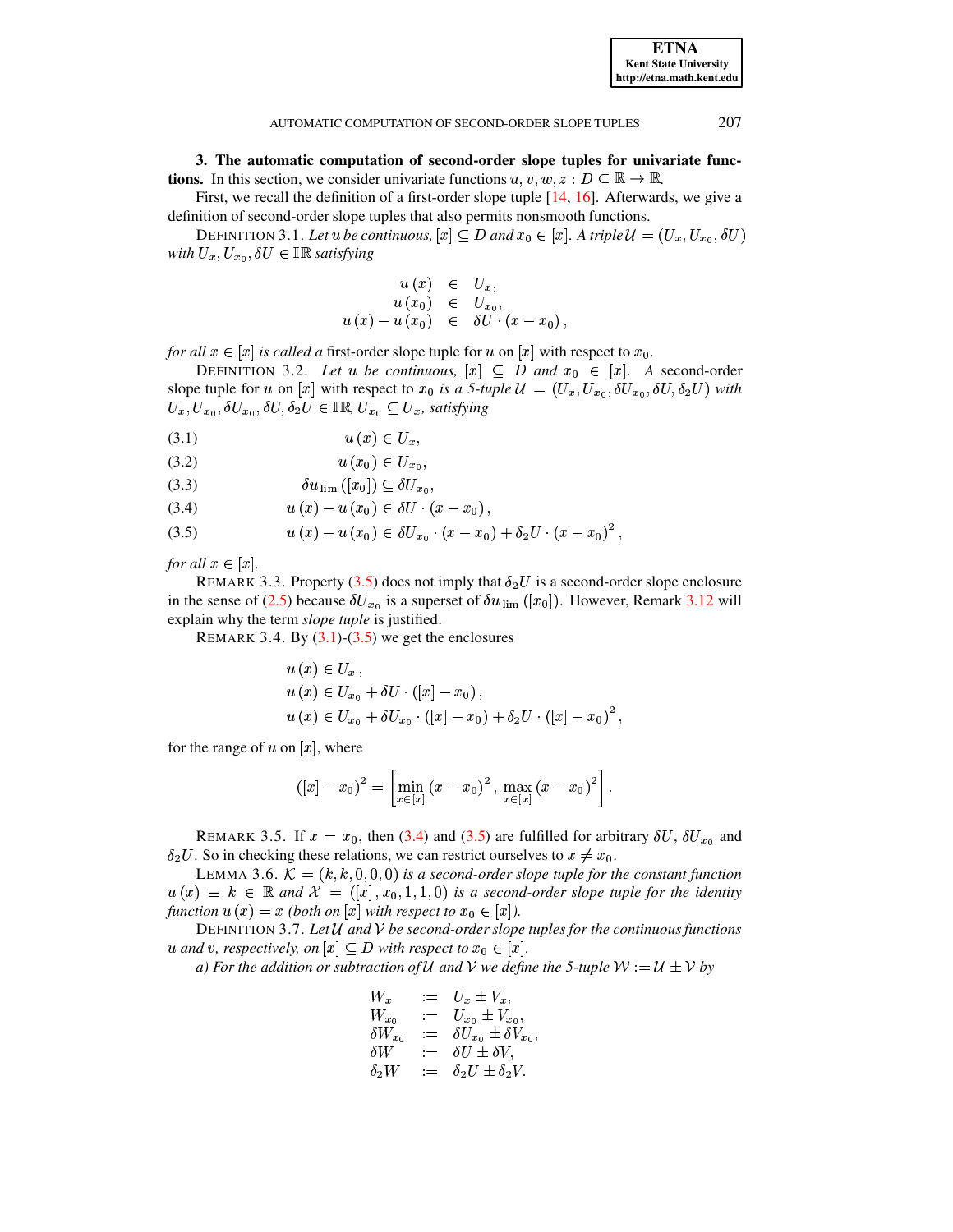b) The multiplication  $W := U \cdot V$  is defined by

$$
W_x := U_x \cdot V_x,
$$
  
\n
$$
W_{x_0} := U_{x_0} \cdot V_{x_0},
$$
  
\n
$$
\delta W_{x_0} := \delta U_{x_0} \cdot V_{x_0} + U_{x_0} \cdot \delta V_{x_0},
$$
  
\n
$$
\delta W := \delta U \cdot V_{x_0} + U_x \cdot \delta V,
$$
  
\n
$$
\delta_2 W := \delta_2 U \cdot V_{x_0} + U_x \cdot \delta_2 V + \delta U \cdot \delta V_{x_0}
$$

c) If  $0 \notin V_x$ , then the division  $W := U/V$  is defined by

$$
W_x := U_x / V_x,
$$
  
\n
$$
W_{x_0} := U_{x_0} / V_{x_0},
$$
  
\n
$$
\delta W_{x_0} := (\delta U_{x_0} - W_{x_0} \cdot \delta V_{x_0}) / V_{x_0},
$$
  
\n
$$
\delta W := (\delta U - W_{x_0} \cdot \delta V) / V_x,
$$
  
\n
$$
\delta_2 W := (\delta_2 U - W_{x_0} \cdot \delta_2 V - \delta W \cdot \delta V) / V_{x_0}
$$

d) If  $\varphi$  is twice continuously differentiable, we define  $W := \varphi(U)$  by

<span id="page-5-0"></span>
$$
W_x := \varphi(U_x),
$$
  
\n
$$
W_{x_0} := \varphi(U_{x_0}),
$$
  
\n
$$
\delta W_{x_0} := \delta \varphi(U_{x_0}; U_{x_0}) \cdot \delta U_{x_0},
$$
  
\n
$$
\delta W := \delta \varphi(U_x; U_{x_0}) \cdot \delta U,
$$
  
\n
$$
\delta_2 W := \delta \varphi(U_x; U_{x_0}) \cdot \delta_2 U + \delta_2 \varphi(U_x; U_{x_0}) \cdot \delta U_{x_0} \cdot \delta U
$$

Here, we require  $\varphi(U_x) \in \mathbb{IR}$  and  $\varphi(U_{x_0}) \in \mathbb{IR}$  to enclose the range of  $\varphi$  on  $U_x$  and  $U_{x_0}$ , respectively, and  $\delta\varphi(U_{x_0};U_{x_0})\in\mathbb{IR}$  to enclose

$$
(3.6) \qquad \qquad \{ \delta \varphi\left(\widetilde{u_{x_0}}; u_{x_0}\right) \mid \widetilde{u_{x_0}} \in U_{x_0}, u_{x_0} \in U_{x_0} \}.
$$

<span id="page-5-2"></span> $\delta\varphi\left(U_x;U_{x_0}\right)\in\mathbb{IR}$  to enclose

$$
(3.7) \qquad \{ \delta \varphi (u_x; u_{x_0}) \mid u_x \in U_x, u_{x_0} \in U_{x_0} \},
$$

<span id="page-5-1"></span>and  $\delta_2\varphi$   $(U_x; U_{x_0}) \in \mathbb{IR}$  to enclose

$$
(3.8) \qquad \{ \delta_2 \varphi (u_x; u_{x_0}) \mid u_x \in U_x, u_{x_0} \in U_{x_0} \}.
$$

<span id="page-5-3"></span>THEOREM 3.8. The 5-tuples  $W = (W_x, W_{x_0}, \delta W_{x_0}, \delta W, \delta_2 W)$  in Definition 3.7 are second-order slope tuples for the functions  $w = u \circ v$ ,  $\circ \in \{+, -, \cdot, /\}$  and  $w(x) = \varphi(u(x))$ on  $[x]$  with respect to  $x_0$ , i.e. they satisfy (3.1)-(3.5).

*Proof.* The proof of (3.1), (3.2), and (3.4) for W are analogous to those in [14, 16]. So, we only need to prove (3.3) and (3.5). We will show this for  $W := U \cdot V$  and  $W := \varphi(U)$ . The proofs for addition, subtraction, and division are similar. Details can be found in  $[22]$ .

For  $w(x) = u(x) \cdot v(x)$  and  $x \in [x]$  we have

$$
w(x) - w(x_0) = u(x) v(x) - u(x) v(x_0) + u(x) v(x_0) - u(x_0) v(x_0)
$$
  
=  $(u(x) \cdot \delta v(x; x_0) + \delta u(x; x_0) \cdot v(x_0)) \cdot (x - x_0)$ 

and thus obtain

$$
\delta w_{\text{lim}}([x_0]) \subseteq u(x_0) \cdot \delta v_{\text{lim}}([x_0]) + \delta u_{\text{lim}}([x_0]) \cdot v(x_0)
$$
  

$$
\subseteq U_{x_0} \cdot \delta V_{x_0} + \delta U_{x_0} \cdot V_{x_0},
$$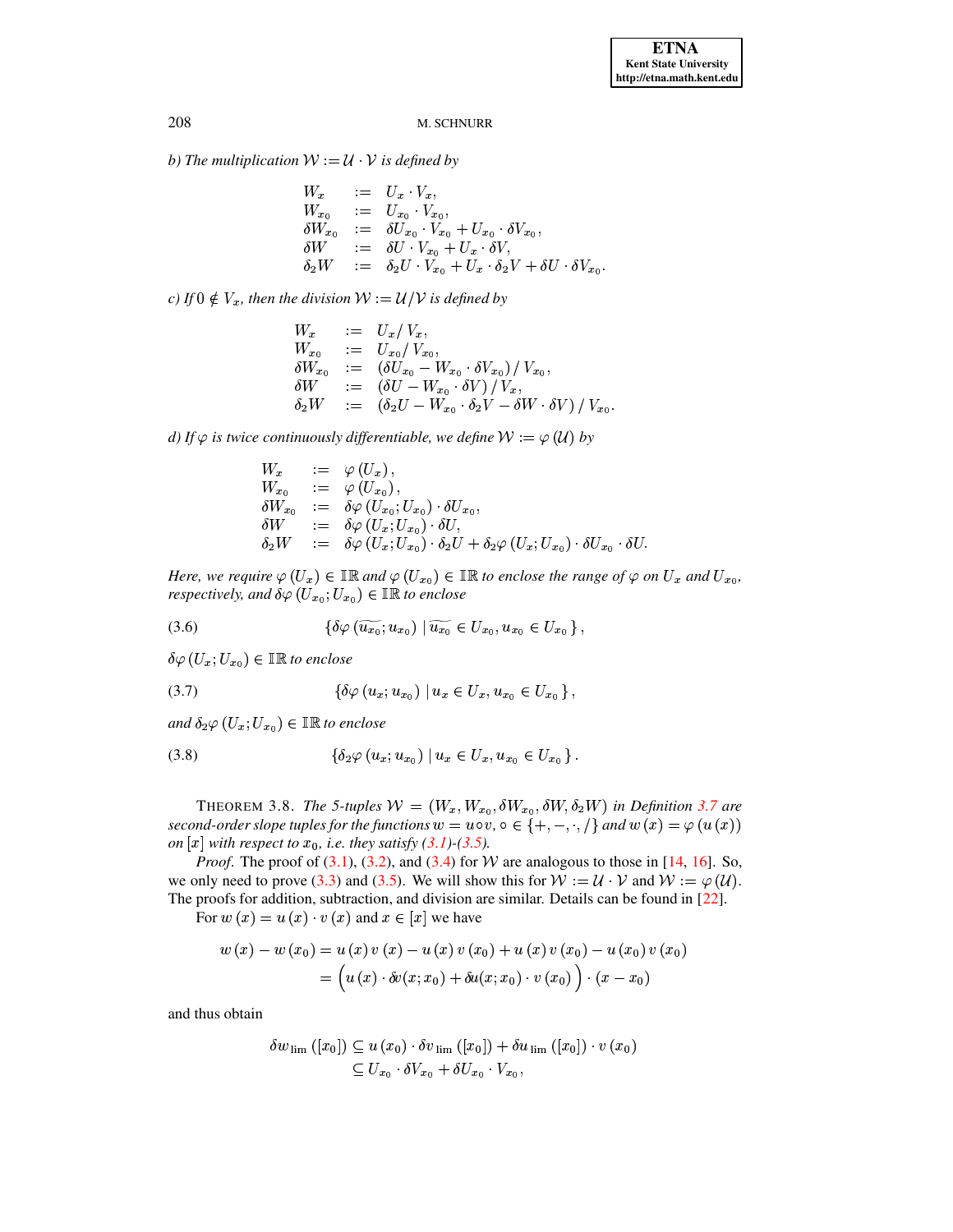which is (3.3) for  $W = U \cdot V$ .

Furthermore, by using interval analysis and the slope tuple properties of  $U$  and  $V$  we have

$$
w(x) - w(x_0) = u(x) (v(x) - v(x_0)) + v(x_0) (u(x) - u(x_0))
$$
  
\n
$$
\in u(x) (\delta V_{x_0} \cdot (x - x_0) + \delta_2 V \cdot (x - x_0)^2)
$$
  
\n
$$
+ v(x_0) (\delta U_{x_0} \cdot (x - x_0) + \delta_2 U \cdot (x - x_0)^2)
$$
  
\n
$$
= (u(x) \cdot \delta V_{x_0} + v(x_0) \cdot \delta U_{x_0}) \cdot (x - x_0)
$$
  
\n
$$
+ (u(x) \cdot \delta_2 V + v(x_0) \cdot \delta_2 U) \cdot (x - x_0)^2
$$
  
\n
$$
\subseteq \left( (u(x_0) + \delta U \cdot (x - x_0)) \cdot \delta V_{x_0} + v(x_0) \cdot \delta U_{x_0} \right) \cdot (x - x_0)
$$
  
\n
$$
+ (u(x) \cdot \delta_2 V + v(x_0) \cdot \delta_2 U) \cdot (x - x_0)^2
$$
  
\n
$$
\subseteq \delta W_{x_0} \cdot (x - x_0) + \delta_2 W \cdot (x - x_0)^2,
$$

which proves  $(3.5)$ .

Next, we consider  $w(x) = \varphi(u(x))$  and  $x \in [x]$ . By

$$
w\left(x\right)-w\left(x_{0}\right) \;=\; \delta\varphi\big(u\left(x\right);u\left(x_{0}\right)\big)\cdot\big(u\left(x\right)-u\left(x_{0}\right)\big)
$$

we get

$$
\delta w_{\text{lim}}([x_0]) \subseteq \varphi'(u(x_0)) \cdot \delta U_{x_0} \subseteq \delta \varphi(U_{x_0}; U_{x_0}) \cdot \delta U_{x_0},
$$

which is (3.3) for  $W = \varphi(\mathcal{U})$ . Because of

$$
\varphi\left(u\left(x\right)\right)=\varphi\left(u\left(x_{0}\right)\right)+\varphi^{'}\left(u\left(x_{0}\right)\right)\cdot\left(u\left(x\right)-u\left(x_{0}\right)\right)\\ +\delta_{2}\varphi\big(u\left(x\right);u\left(x_{0}\right)\big)\cdot\left(u\left(x\right)-u\left(x_{0}\right)\right)^{2}
$$

we obtain

$$
\delta \varphi (u (x); u (x_0)) = \varphi' (u (x_0)) + \delta_2 \varphi (u (x); u (x_0)) \cdot (u (x) - u (x_0)).
$$

Hence, we have

$$
w(x) - w(x_0) = \delta \varphi (u(x); u(x_0)) \cdot (u(x) - u(x_0))
$$
  
\n
$$
\in \delta \varphi (u(x); u(x_0)) \cdot (\delta U_{x_0} \cdot (x - x_0) + \delta_2 U \cdot (x - x_0)^2)
$$
  
\n
$$
= \varphi'(u(x_0)) \cdot \delta U_{x_0} \cdot (x - x_0)
$$
  
\n
$$
+ \delta_2 \varphi (u(x); u(x_0)) \cdot \delta U_{x_0} \cdot (u(x) - u(x_0)) \cdot (x - x_0)
$$
  
\n
$$
+ \delta \varphi (u(x); u(x_0)) \cdot \delta_2 U \cdot (x - x_0)^2
$$
  
\n
$$
\subseteq \delta \varphi (U_{x_0}; U_{x_0}) \cdot \delta U_{x_0} \cdot (x - x_0)
$$
  
\n
$$
+ (\delta_2 \varphi (U_x; U_{x_0}) \cdot \delta U_{x_0} \cdot \delta U + \delta \varphi (U_x; U_{x_0}) \cdot \delta_2 U) \cdot (x - x_0)^2
$$
  
\n
$$
\subseteq \delta W_{x_0} \cdot (x - x_0) + \delta_2 W \cdot (x - x_0)^2,
$$

**ETNA Kent State University** http://etna.math.kent.edu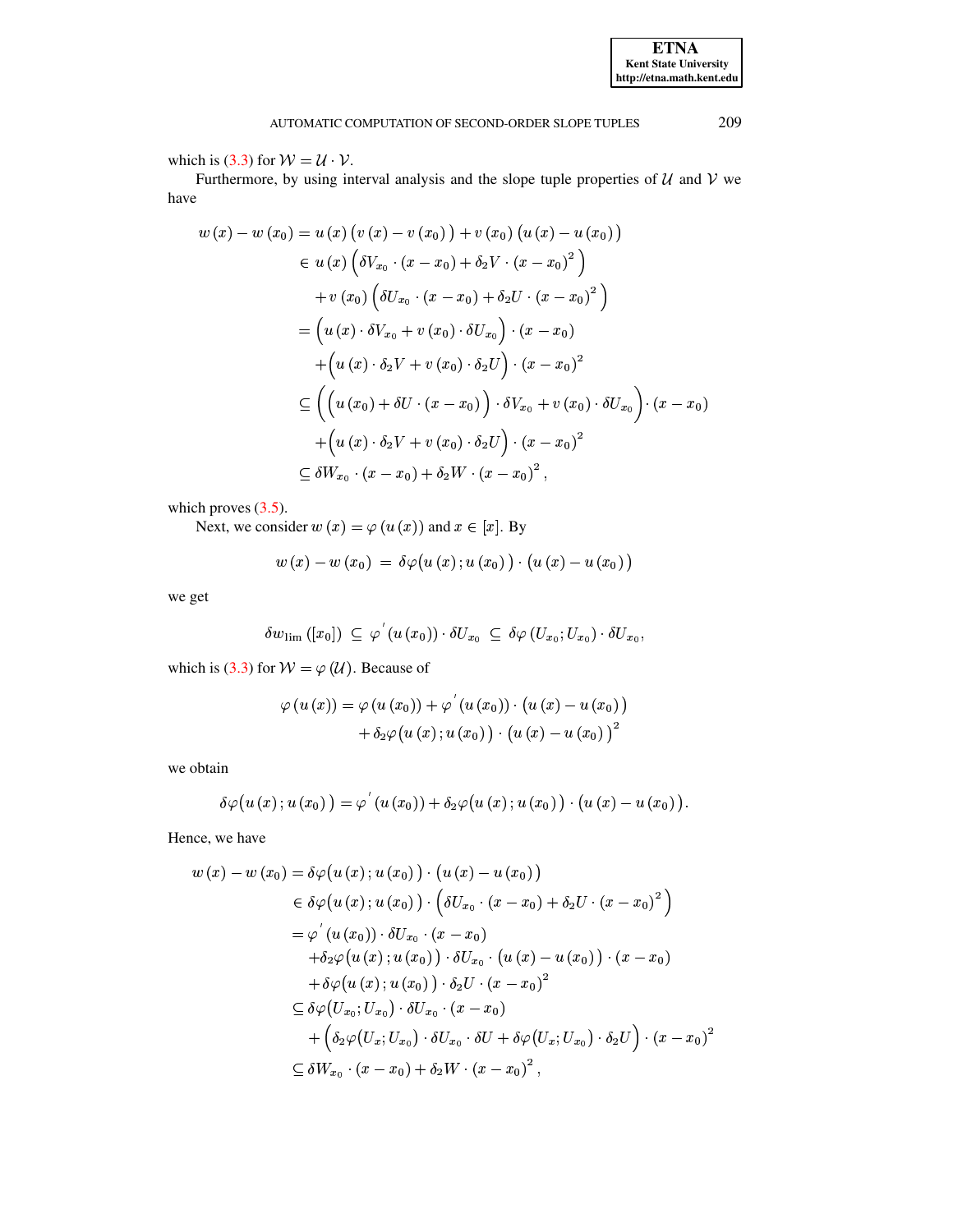which is  $(3.5)$ .  $\Box$ 

REMARK 3.9. It is possible to define  $\delta W$  and  $\delta_2 W$  differently in Definition 3.7 b)-d), such that they still satisfy (3.1)-(3.5). For example, an alternative definition of  $\delta W$  for the multiplication  $W = U \cdot V$  would be  $\delta W := \delta U \cdot V_x + U_{x_0} \cdot \delta V$ . Furthermore, the intersection of this alternative  $\delta W$  with the  $\delta W$  from Definition 3.7 b) may be used; cf. [16].

Next, we compute enclosures  $\delta\varphi$   $(U_{x_0}; U_{x_0})$ ,  $\delta\varphi$   $(U_x; U_{x_0})$ ,  $\delta_2\varphi$   $(U_x; U_{x_0}) \in \mathbb{IR}$  of (3.6)- $(3.8)$ , where  $\varphi$  is twice continuously differentiable. Note that such enclosures exist because the sets (3.6)-(3.8) are bounded as a consequence of the assumptions on  $\varphi$  and U.

By the Mean Value Theorem and Taylor's Theorem we have the enclosures

<span id="page-7-1"></span>
$$
\delta\varphi\left(U_{x_0};U_{x_0}\right)=\varphi'\left(U_{x_0}\right),\,
$$

$$
\delta\varphi\left(U_x; U_{x_0}\right) = \varphi\left(U_x\right),\,
$$

<span id="page-7-2"></span>and

(3.11) 
$$
\delta_2 \varphi (U_x; U_{x_0}) = \frac{1}{2} \varphi''(U_x)
$$

of (3.6)-(3.8). However, for some functions, such as  $\varphi(x) = x^2$  and  $\varphi(x) = \sqrt{x}$ , sharper enclosures for (3.7) and (3.8) can be found. By explicit computation of  $\delta\varphi(u_x; u_{x_0})$  and  $\delta_2\varphi(u_x; u_{x_0})$  we get the following two lemmas.

LEMMA 3.10. Let U be a second-order slope tuple for u on  $[x]$  with respect to  $x_0 \in [x]$ , and let  $\varphi : \mathbb{R} \to \mathbb{R}$ ,  $\varphi(x) = x^2$ . Then, we have the enclosures

$$
\delta\varphi\left(u_x;u_{x_0}\right) \ \in \ U_x + U_{x_0}
$$

$$
\delta_2\varphi\left(u_x;u_{x_0}\right)\,\in\,\left[1,1\right]
$$

for all  $u_x \in U_x$  and all  $u_{x_0} \in U_{x_0}$ .

LEMMA 3.11. Let U be a second-order slope tuple for u on  $[x]$  with respect to  $x_0 \in [x]$ such that inf  $(U_x) \geq 0$  and inf  $(U_{x_0}) > 0$ . Furthermore, let  $\varphi : \mathbb{R}_{\geq 0} \to \mathbb{R}, \varphi(x) = \sqrt{x}$ . Then, for all  $u_x \in U_x$  and all  $u_{x_0} \in U_{x_0}$  we have

$$
\delta\varphi\left(u_x;u_{x_0}\right)\,\in\,\frac{1}{\sqrt{U_x}+\sqrt{U_{x_0}}}
$$

$$
\delta_2 \varphi(u_x; u_{x_0}) \ \in \ -\frac{1}{2\,\sqrt{U_{x_0}}\,\left(\sqrt{U_x} + \sqrt{U_{x_0}}\right)^2}.
$$

<span id="page-7-0"></span>Furthermore, by exploiting convexity or concavity of  $\varphi$  and  $\varphi'$  we can get sharper enclosures for  $(3.7)$  and  $(3.8)$  than by  $(3.10)$  and  $(3.11)$ . The formulas and the proofs can be found in [9] and [16]. Moreover, exploiting a unique point of inflection of  $\varphi$  or  $\varphi'$  may also give sharper enclosures for  $(3.7)$  or  $(3.8)$  than  $(3.10)$  or  $(3.11)$ . This applies to functions such as  $\varphi(x) = \sinh x$ ,  $\varphi(x) = \cosh x$ , etc. We omit the details of these formulas and refer to [20].

REMARK 3.12. Let  $f$  be twice continuously differentiable and

$$
\mathcal{F} = (F_x, F_{x_0}, \delta F_{x_0}, \delta F, \delta_2 F)
$$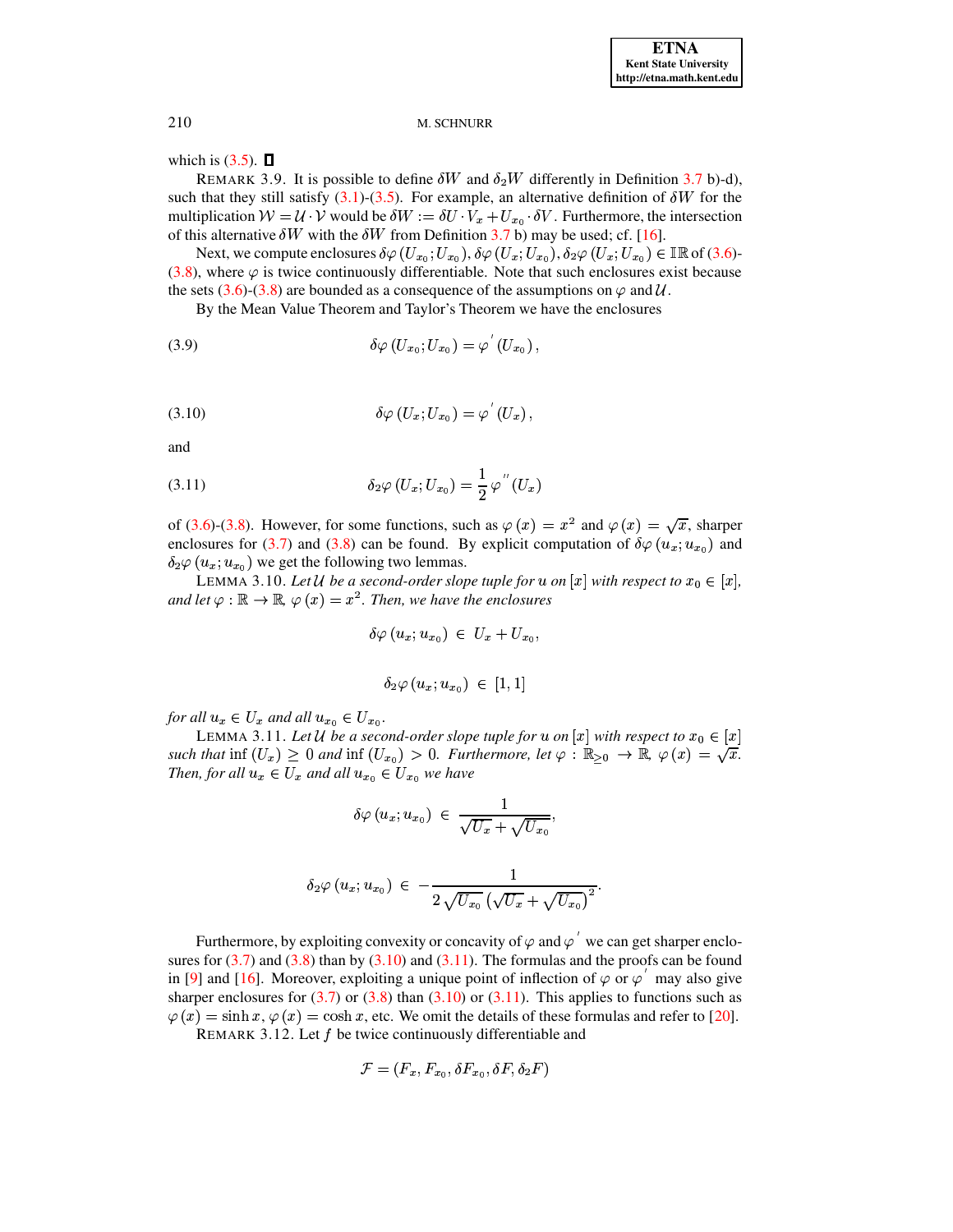be a second-order slope tuple for  $f$  on  $[x]$  obtained by using Lemma 3.6 and Definition 3.7. Then, we get

$$
f(x) - f(x_0) \in f'(x_0) \cdot (x - x_0) + \delta_2 F \cdot (x - x_0)^2, \ \ x \in [x],
$$

analogously to the proof of Theorem 3.8. This is stronger than (3.5). Hence, by (2.5),  $\delta_2 F$  is a second-order slope enclosure of f on [x] with respect to  $x_0$ . This justifies the term secondorder slope tuple in Definition 3.2.

**3.1.** Nonsmooth elementary functions. Let  $\mathcal{U}$  and  $\mathcal{V}$  be second-order slope tuples for u and v on  $[x] \subseteq D$  with respect to  $x_0 \in [x]$ . We compute a second-order slope tuple W for  $w(x) = |u(x)|$ ,  $w(x) = \max\{u(x), v(x)\}\$ and  $w(x) = \min\{u(x), v(x)\}\$ , so that the automatic computation of second-order slope tuples can be extended to some nonsmooth functions.

1. 
$$
w(x) = \varphi(u(x)) = |u(x)|
$$
:

We define the evaluation of  $\varphi(x) = |x|$  on an interval  $[x] \in \mathbb{IR}$  by

$$
|[x]| = \text{abs } ([x]) := \{|x| \mid x \in [x]\} = \left[\min_{x \in [x]} |x|, \max_{x \in [x]} |x|\right]
$$

Furthermore, we compute  $W = \varphi(\mathcal{U}) = \text{abs}(\mathcal{U})$  by

$$
\begin{array}{rcl} W_x&=&\mathrm{abs}\left(U_x\right),\\ W_{x_0}&=&\mathrm{abs}\left(U_{x_0}\right),\\ \delta W_{x_0}&=&\delta\varphi\left(U_{x_0};U_{x_0}\right)\cdot\delta U_{x_0},\\ \delta W&=&\delta\varphi\left(U_x;U_{x_0}\right)\cdot\delta U,\\ \delta_2 W&=&\left[r\right], \end{array}
$$

where

$$
\delta\varphi\left(U_{x_0}; U_{x_0}\right) = \begin{cases}\n[-1, -1] & \text{if } \overline{u_x} \leq 0 \\
[1, 1] & \text{if } \underline{u_x} \geq 0 \\
[-1, -1] & \text{if } 0 \in U_x \land \overline{u_{x_0}} < 0 \\
[1, 1] & \text{if } 0 \in U_x \land \underline{u_{x_0}} > 0 \\
[-1, 1] & \text{otherwise,} \n\end{cases}
$$

$$
\delta \varphi (U_x; U_{x_0}) = \begin{cases}\n[-1, -1] & \text{if } \overline{u_x} \leq 0 \\
[1, 1] & \text{if } \underline{u_x} \geq 0 \\
\frac{\left|\frac{u_x}{u_x} - u_{x_0}\right|}{\frac{u_x}{u_x} - u_{x_0}}, \frac{\left|\overline{u_x}\right| - \left|\overline{u_{x_0}}\right|}{\overline{u_x} - u_{x_0}}\right] & \text{if } 0 \in U_x \wedge \underline{u_x} \neq \underline{u_{x_0}} \wedge \overline{u_x} \neq \overline{u_{x_0}} \\
[-1, \frac{\left|\overline{u_x}\right| - \left|\overline{u_{x_0}}\right|}{\overline{u_x} - u_{x_0}}\right] & \text{if } 0 \in U_x \wedge \underline{u_x} = \underline{u_{x_0}} \wedge \overline{u_x} \neq \overline{u_{x_0}} \\
\left[\frac{\left|u_x\right| - \left|u_{x_0}\right|}{\overline{u_x} - u_{x_0}}, 1\right] & \text{if } 0 \in U_x \wedge \underline{u_x} \neq \underline{u_{x_0}} \wedge \overline{u_x} = \overline{u_{x_0}} \\
[-1, 1] & \text{otherwise,}\n\end{cases}
$$

**ETNA Kent State University** http://etna.math.kent.edu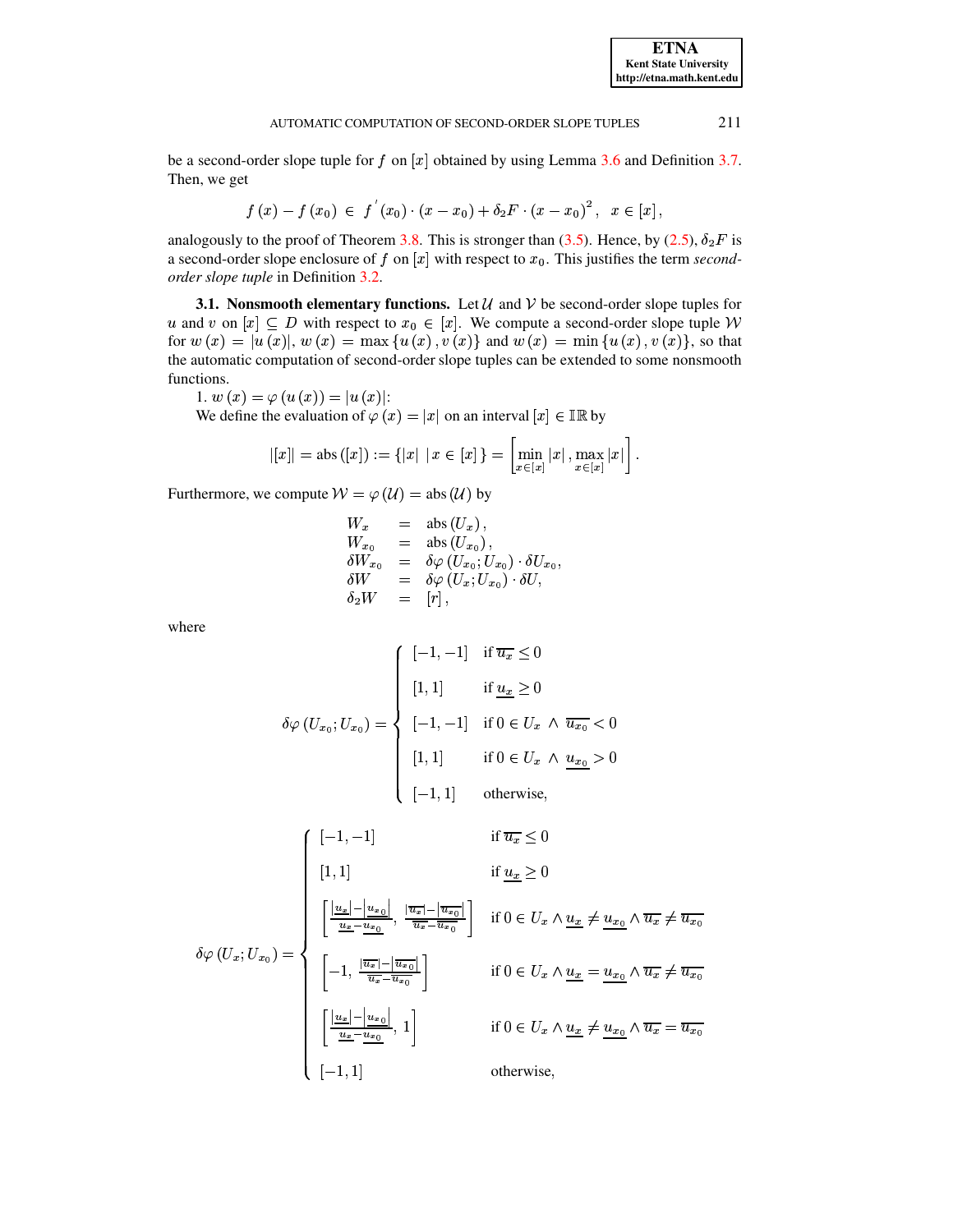and

$$
[r] = \begin{cases}\n-1 \cdot \delta_2 U & \text{if } \overline{u_x} \le 0 \\
\delta_2 U & \text{if } \underline{u_x} \ge 0 \\
\delta \varphi (U_x; U_{x_0}) \cdot \delta_2 U + \left[0, -\frac{1}{2 \cdot \overline{u_{x_0}}}\right] \cdot \delta U_{x_0} \cdot \delta U & \text{if } 0 \in U_x \wedge \overline{u_{x_0}} < 0 \wedge -\overline{u_{x_0}} \in U_x \\
\delta \varphi (U_x; U_{x_0}) \cdot \delta_2 U + \left[0, \frac{2 \cdot \overline{u_x}}{(\overline{u_x} - \overline{u_{x_0}})^2}\right] \cdot \delta U_{x_0} \cdot \delta U & \text{if } 0 \in U_x \wedge \overline{u_{x_0}} < 0 \wedge -\overline{u_{x_0}} \notin U_x \\
\delta \varphi (U_x; U_{x_0}) \cdot \delta_2 U + \left[0, \frac{1}{2 \cdot \overline{u_{x_0}}} \right] \cdot \delta U_{x_0} \cdot \delta U & \text{if } 0 \in U_x \wedge \underline{u_{x_0}} > 0 \wedge -\underline{u_{x_0}} \in U_x \\
\delta \varphi (U_x; U_{x_0}) \cdot \delta_2 U + \left[0, -\frac{2 \cdot \underline{u_x}}{(\underline{u_x} - \underline{u_{x_0}})^2}\right] \cdot \delta U_{x_0} \cdot \delta U & \text{if } 0 \in U_x \wedge \underline{u_{x_0}} > 0 \wedge -\underline{u_{x_0}} \notin U_x \\
[-1, 1] \cdot \delta_2 U & \text{otherwise.}\n\end{cases}
$$

2. 
$$
w(x) = \max\{u(x), v(x)\}\
$$

We define the evaluation of the max-function for two intervals  $[a]$  and  $[b]$  by

$$
\max\left\{ \left[a\right],\left[b\right]\right\} := \left[\max\left\{\underline{a},\underline{b}\right\},\max\left\{\overline{a},\overline{b}\right\} \right].
$$

Furthermore, we compute  $W = \max \{U, V\}$  by

$$
W_x = \max \{U_x, V_x\},
$$
  
\n
$$
W_{x_0} = \max \{U_{x_0}, V_{x_0}\},
$$
  
\n
$$
\delta W_{x_0} = \begin{cases} \delta U_{x_0} & \text{if } \underline{u_x} \ge \overline{v_x} \\ \delta V_{x_0} & \text{if } \underline{v_x} \ge \overline{u_x} \\ \delta U_{x_0} \sqcup \delta V_{x_0} & \text{otherwise,} \end{cases}
$$
  
\n
$$
\delta W = \begin{cases} \delta U & \text{if } \underline{u_x} \ge \overline{v_x} \\ \delta V & \text{if } \underline{v_x} \ge \overline{u_x} \\ \delta U \sqcup \delta V & \text{otherwise,} \end{cases}
$$
  
\n
$$
\delta_2 W = \begin{cases} \delta_2 U & \text{if } \underline{u_x} \ge \overline{v_x} \\ \delta_2 U \sqcup \delta_2 V & \text{if } \underline{v_x} \ge \overline{u_x} \\ \delta_2 U \sqcup \delta_2 V & \text{otherwise.} \end{cases}
$$

We compute W for  $w(x) = \min \{u(x), v(x)\}\$ analogously to W for

$$
w(x) = \max\left\{u(x), v(x)\right\}
$$

THEOREM 3.13. Let  $U$  and  $V$  be second-order slope tuples for  $u$  and  $v$ , respectively, on  $[x] \subseteq D$  with respect to  $x_0 \in [x]$ . Then, the tuples  $W = \varphi(\mathcal{U}) = abs(\mathcal{U})$  and  $W = \max \{U, V\}$  defined above are second-order slope tuples for the functions  $w(x) =$  $\varphi(u(x)) = |u(x)|$  and  $w(x) = \max\{u(x), v(x)\}\$ , respectively.

*Proof.* The proof of  $(3.1)$ ,  $(3.2)$ , and  $(3.4)$  for W can be found in [14]. Therefore, we only need to check  $(3.3)$  and  $(3.5)$ .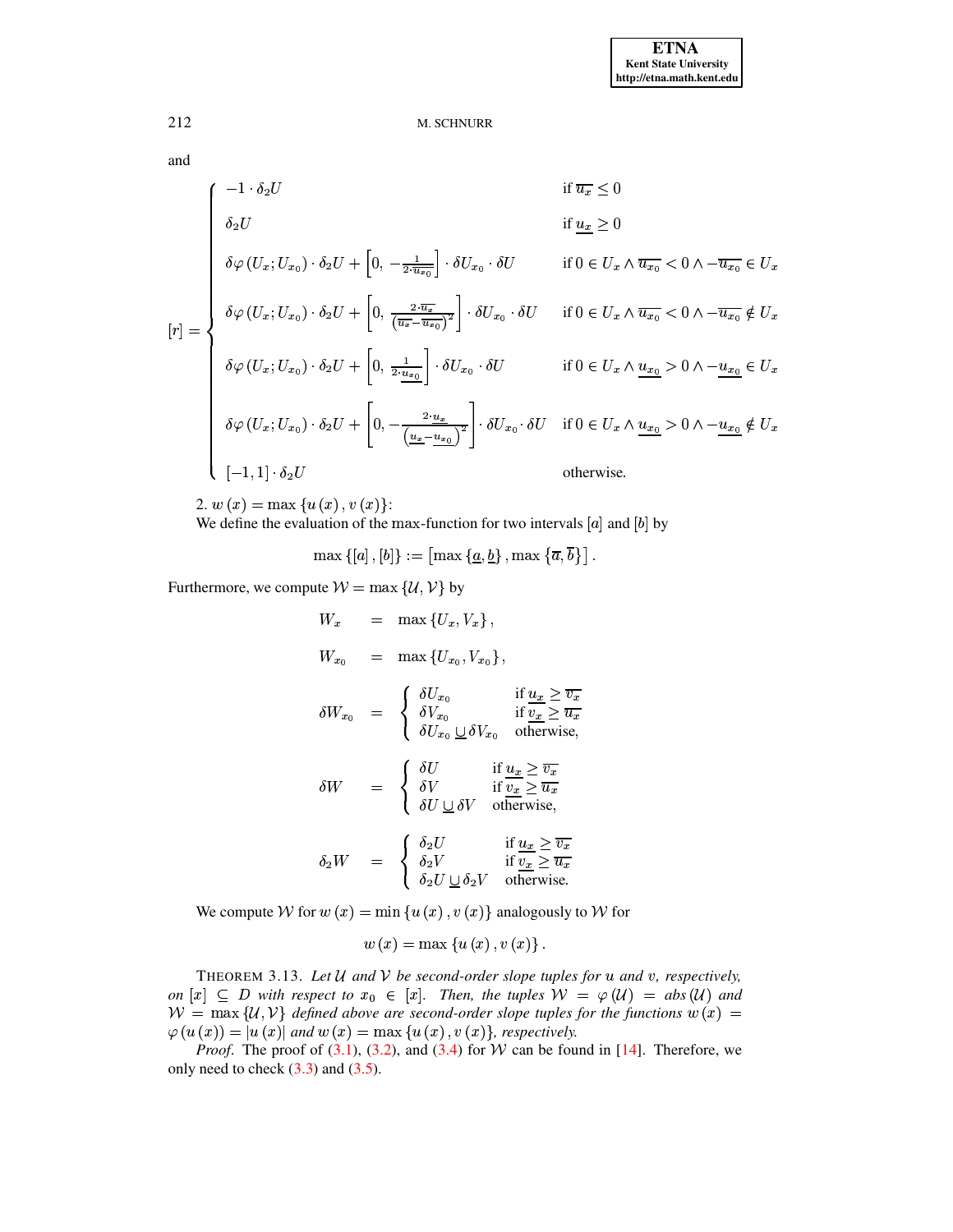1.  $w(x) = \varphi(u(x)) = |u(x)|$ : We prove (3.3). For each  $x \in [x]$  with  $u(x) = u(x_0)$  we have

$$
w(x)-w(x_0) = [a] \cdot \big(u(x)-u(x_0)\big)
$$

with an arbitrary  $[a] \in \mathbb{IR}$ . If  $u(x) \neq u(x_0)$ , then

$$
\frac{w(x)-w(x_0)}{x-x_0}=\frac{|u(x)|-|u(x_0)|}{u(x)-u(x_0)}\cdot\frac{u(x)-u(x_0)}{x-x_0}
$$

holds. By considering the various cases in the definition of  $\delta W_{x_0}$  we obtain

$$
\delta w_{\text{lim}}([x_0]) \subseteq \delta W_{x_0}.
$$

Next, we prove  $(3.5)$ . Case 1:  $\overline{u_x} \leq 0$ . We have

$$
w(x) - w(x_0) = -1 \cdot (u(x) - u(x_0))
$$
  

$$
\in -1 \cdot \delta U_{x_0} \cdot (x - x_0) - 1 \cdot \delta_2 U \cdot (x - x_0)^2.
$$

Case 2:  $\underline{u_x} \ge 0$ . This case is analogous to the previous case.<br>Case 3:  $\overline{0 \in U_x} \wedge \overline{u_{x_0}} < 0 \wedge -\overline{u_{x_0}} \in U_x$ .<br>For all  $x \in [x]$  with  $u(x) \ge 0$  we get

$$
w(x) - w(x_0) \in \frac{|u(x)| - |u(x_0)|}{u(x) - u(x_0)} \cdot \left(\delta U_{x_0} \cdot (x - x_0) + \delta_2 U \cdot (x - x_0)^2\right)
$$
  

$$
= \left(-1 + \frac{2 u(x)}{u(x) - u(x_0)}\right) \cdot \delta U_{x_0} \cdot (x - x_0)
$$
  

$$
+ \frac{|u(x)| - |u(x_0)|}{u(x) - u(x_0)} \cdot \delta_2 U \cdot (x - x_0)^2
$$
  

$$
= -\delta U_{x_0} \cdot (x - x_0) + \left(\frac{|u(x)| - |u(x_0)|}{u(x) - u(x_0)} \cdot \delta_2 U
$$
  

$$
+ \frac{2 u(x)}{(u(x) - u(x_0))^2} \cdot \frac{u(x) - u(x_0)}{x - x_0} \cdot \delta U_{x_0}\right) \cdot (x - x_0)^2.
$$

<span id="page-10-0"></span>Because of  $u(x) \geq 0$  we have

(3.12) 
$$
0 \leq \frac{2 u(x)}{(u(x) - u(x_0))^{2}} \leq \frac{2 u(x)}{(u(x) - u_{x_0})^{2}}.
$$

By computing the maximum of the right expression in (3.12) and by using  $u(x) \ge 0$  and  $-\overline{u_{x_0}} \in U_x$ , we obtain

$$
\frac{2\,u\left(x\right)}{\left(u\left(x\right)-\overline{u_{x_{0}}}\right)^{2}}\,\leq\,\frac{2\,\left(-\overline{u_{x_{0}}}\right)}{\left(-\,\overline{u_{x_{0}}}-\overline{u_{x_{0}}}\right)^{2}}.
$$

<span id="page-10-1"></span>Thus, we have

(3.13) 
$$
\frac{2\,u(x)}{(u(x)-u(x_0))^{2}} \in \left[0, -\frac{1}{2\,\overline{u_{x_0}}}\right].
$$

213

**ETNA Kent State University** http://etna.math.kent.edu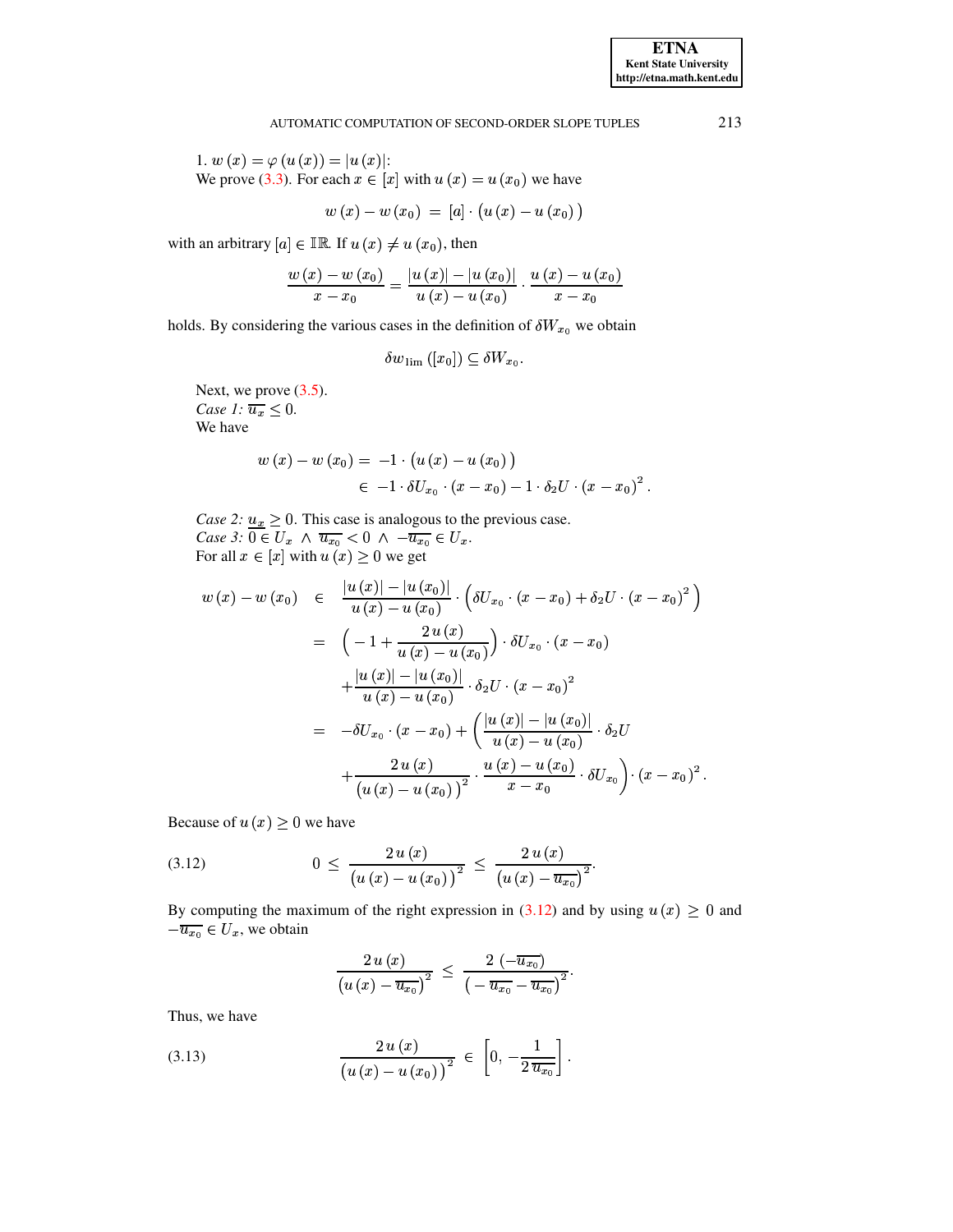Therefore, for all  $x \in [x]$  with  $u(x) \ge 0$  we have shown that

(3.14) 
$$
w(x) - w(x_0) \in -\delta U_{x_0} \cdot (x - x_0) + \left(\delta \varphi \left(U_x; U_{x_0}\right) \cdot \delta_2 U + \left[0, -\frac{1}{2 \overline{u_{x_0}}}\right] \cdot \delta U_{x_0} \cdot \delta U\right) \cdot (x - x_0)^2
$$

holds. For all  $x \in [x]$  with  $u(x) < 0$  we get

<span id="page-11-0"></span>
$$
w(x) - w(x_0) = (u(x) - u(x_0))
$$
  

$$
\in -\delta U_{x_0} \cdot (x - x_0) - \delta_2 U \cdot (x - x_0)^2.
$$

Because of  $-1 \in \delta\varphi(U_x; U_{x_0})$  and  $0 \in \left[0, -\frac{1}{2 \overline{u_{x_0}}}\right]$  we have

$$
-1 \cdot \delta_2 U \cdot (x - x_0)^2
$$
  
\n
$$
\subseteq \left( \delta \varphi \left( U_x; U_{x_0} \right) \cdot \delta_2 U + \left[ 0, -\frac{1}{2 \overline{u_{x_0}}} \right] \cdot \delta U_{x_0} \cdot \delta U \right) \cdot (x - x_0)^2.
$$

Hence, (3.14) also holds for all  $x \in [x]$  with  $u(x) < 0$ . Thus, we have

$$
w(x)-w(x_0) \subseteq \delta W_{x_0} \cdot (x-x_0)+\delta_2 W \cdot (x-x_0)^2
$$

for all  $x \in [x]$ .

Case 4:  $0 \in U_x \land \overline{u_{x_0}} < 0 \land -\overline{u_{x_0}} \notin U_x$ .

The proof is analogous to case 3. Instead of  $(3.13)$ , we get

$$
\frac{2 \cdot u(x)}{\left(u\left(x\right) - u\left(x_0\right)\right)^2} \in \left[0, \frac{2 \cdot \overline{u_x}}{\left(\overline{u_x} - \overline{u_{x_0}}\right)^2}\right].
$$

Case 5:  $0 \in U_x \wedge \underline{u_{x_0}} > 0 \wedge \underline{-u_{x_0}} \in U_x$ . This case is analogous to case 3.<br>Case 6:  $0 \in U_x \wedge \overline{\underline{u_{x_0}}} > 0 \wedge \underline{-\overline{u_{x_0}}} \notin U_x$ . This case is analogous to case 4. Case 7: We have

$$
|u(x)| - |u(x_0)| \in [-1,1] \cdot (u(x) - u(x_0))
$$
  
\n
$$
\subseteq [-1,1] \cdot \delta U_{x_0} \cdot (x - x_0) + [-1,1] \cdot \delta_2 U \cdot (x - x_0)^2,
$$

which completes the proof.

2.  $w(x) = \max\{u(x), v(x)\}\.$ 

Case 1:  $u_x \geq \overline{v_x}$ .

We have  $\max \{u(x), v(x)\} = u(x)$  and  $\max \{u(x_0), v(x_0)\} = u(x_0)$ . Therefore, the proof of  $(3.3)$  and  $(3.5)$  is obvious.

Case 2:  $v_x \ge \overline{u_x}$ . This case can be proven analogously to case 1. Case 3: In the remaining case we have

$$
\delta w_{\rm lim} ([x_0]) \subseteq \delta U_{x_0} \sqcup \delta V_{x_0}.
$$

Therefore, we get  $(3.3)$ . Next, we prove  $(3.5)$ .

If max { $u(x)$ ,  $v(x)$ } =  $u(x)$  and max { $u(x_0)$ ,  $v(x_0)$ } =  $v(x_0)$ , then we have

$$
v(x) - v(x_0) \leq u(x) - v(x_0) \leq u(x) - u(x_0) ,
$$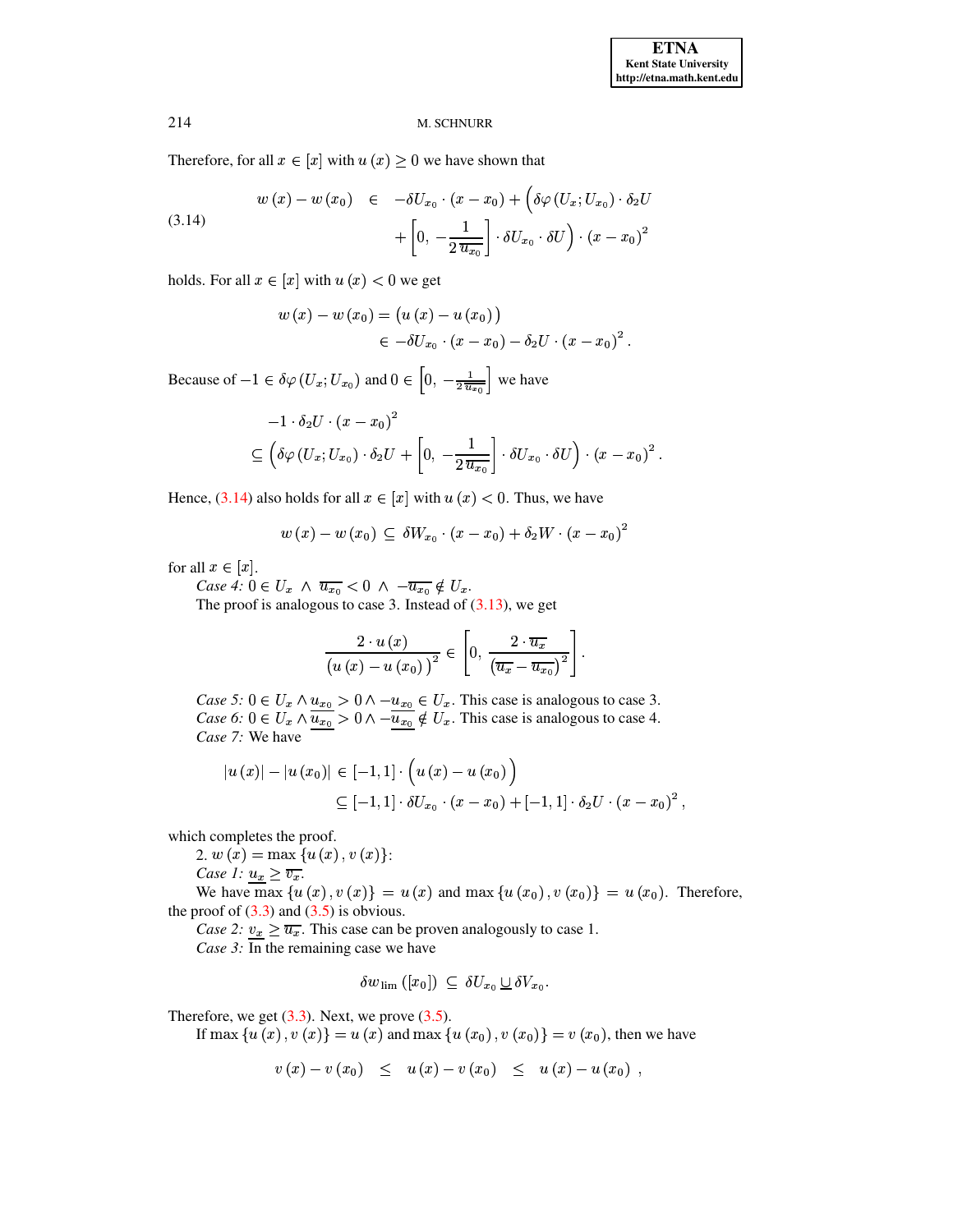<span id="page-12-0"></span>and therefore,

$$
(3.15) \qquad w(x) - w(x_0) \in (\delta U_{x_0} \sqcup \delta V_{x_0}) \cdot (x - x_0) + (\delta_2 U \sqcup \delta_2 V) \cdot (x - x_0)^2
$$

holds. Clearly,  $(3.15)$  also holds, if

$$
\max \{u(x), v(x)\} = u(x)
$$
 and  $\max \{u(x_0), v(x_0)\} = u(x_0)$ .

Analogously,  $(3.15)$  is fulfilled, if u and v are interchanged. Therefore, we get  $(3.5)$ .  $\Box$ 

3.2. Continuous functions given by two or more branches. In order to automatically compute second-order slope tuples for continuous functions given by two or more branches, we first define the function ite :  $\mathbb{R}^3 \longrightarrow \mathbb{R}$  ("if-then-else").

DEFINITION 3.14. ite :  $\mathbb{R}^3 \longrightarrow \mathbb{R}$  is the function

(3.16) 
$$
ite(z, u, v) := \begin{cases} u & \text{if } z < 0 \\ v & \text{otherwise.} \end{cases}
$$

Let  $u, v, z: D \subseteq \mathbb{R} \longrightarrow \mathbb{R}$  be continuous,  $[x] \subseteq D$  and define  $w: D \subseteq \mathbb{R} \longrightarrow \mathbb{R}$  by

(3.17) 
$$
w(x) = \text{ite}(z(x), u(x), v(x)).
$$

 $w$  is now a function given by two branches  $u$  and  $v$ , with the function  $z$  determining which branch is chosen. For details see [23].

DEFINITION 3.15. We define the evaluation of the ite-function for intervals  $[z] = [\underline{z}, \overline{z}]$ ,  $[u] = [\underline{u}, \overline{u}]$  and  $[v] = [\underline{v}, \overline{v}]$  by

(3.18) 
$$
ite([z], [u], [v]) := \begin{cases} [u] & \text{if } \overline{z} < 0 \\ [v] & \text{if } \underline{z} \ge 0 \\ [u] \underline{\cup} [v] & \text{otherwise} \end{cases}
$$

THEOREM 3.16. Let  $U$ ,  $V$  and  $Z$  be second-order slope tuples for the continuous functions u, v and z on some interval  $[x] \subseteq D$  with respect to  $x_0 \in [x]$ . Furthermore, let  $w(x) = ite(z(x), u(x), v(x))$  be continuous on [x]. We define the 5-tuple  $W = ite(Z, U, V)$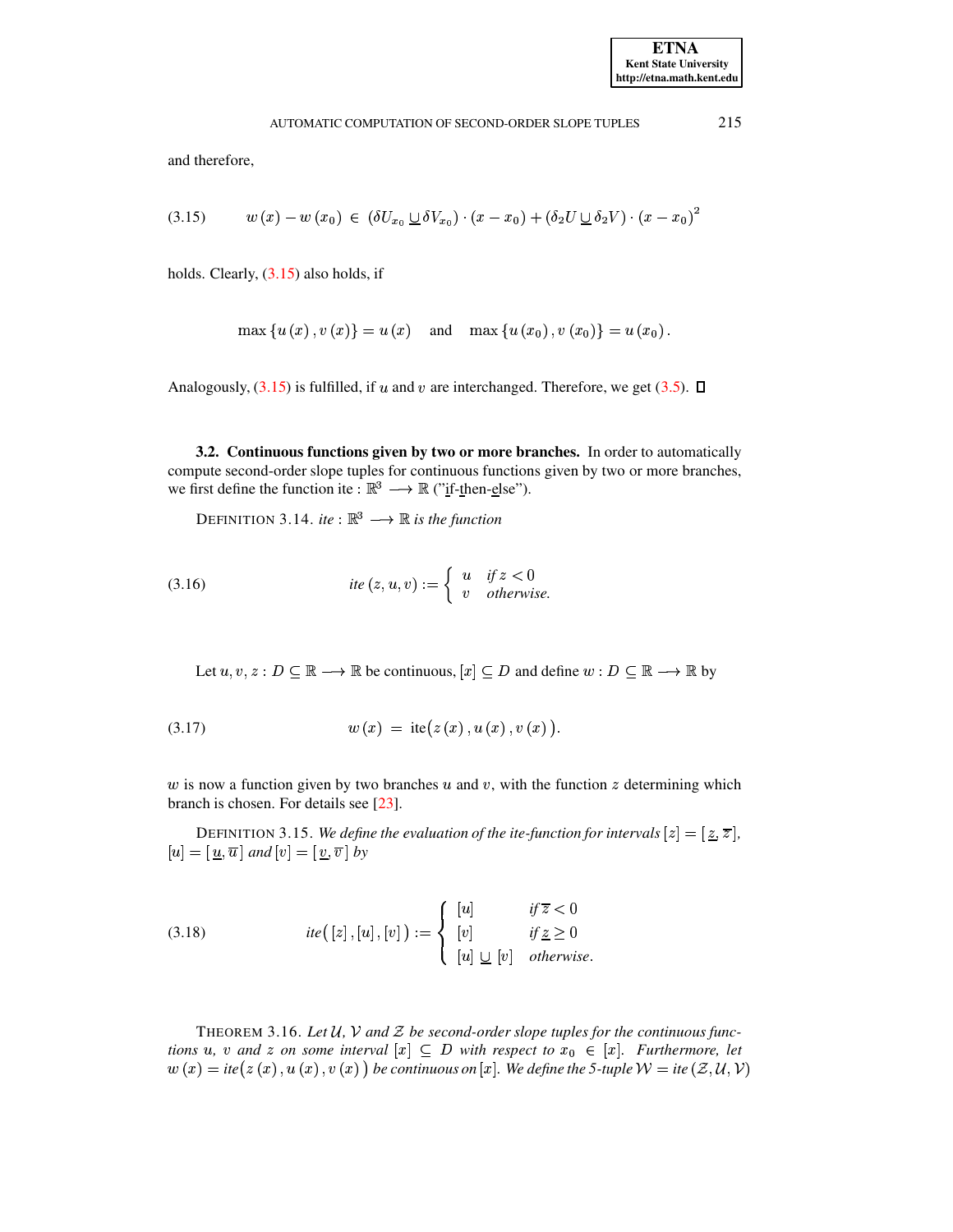$$
\overline{by}
$$

$$
W_x = ite(Z_x, U_x, V_x),
$$
  
\n
$$
W_{x_0} = ie(Z_{x_0}, U_{x_0}, V_{x_0}),
$$
  
\n
$$
\delta W_{x_0} = \begin{cases}\n\delta U_{x_0} & \text{if } \overline{z_x} < 0 \\
\delta V_{x_0} & \text{if } \overline{z_x} \ge 0 \\
\delta U_{x_0} \underline{\cup} (\delta V_{x_0} + (\delta U_{x_0} - \delta V_{x_0}) \cdot [0, 1]) & \text{if } 0 \in Z_x \wedge \overline{z_{x_0}} < 0 \\
\delta V_{x_0} \underline{\cup} (\delta U_{x_0} + (\delta V_{x_0} - \delta U_{x_0}) \cdot [0, 1]) & \text{if } 0 \in Z_x \wedge \overline{z_{x_0}} \ge 0 \\
(\delta U_{x_0} \underline{\cup} (\delta V_{x_0} + (\delta U_{x_0} - \delta V_{x_0}) \cdot [0, 1])) & \text{otherwise,} \\
\frac{\partial U}{\partial V_{x_0} \underline{\cup}} (\delta V_{x_0} + (\delta V_{x_0} - \delta U_{x_0}) \cdot [0, 1]) & \text{otherwise,} \\
\frac{\partial U}{\partial V \underline{\cup}} (\delta V + (\delta U - \delta V) \cdot [0, 1]) & \text{if } 0 \in Z_x \wedge \overline{z_{x_0}} < 0 \\
\delta W = \begin{cases}\n\delta U & \text{if } \overline{z_x} < 0 \\
\delta V \underline{\cup} (\delta V + (\delta V - \delta V) \cdot [0, 1]) & \text{if } 0 \in Z_x \wedge \overline{z_{x_0}} < 0 \\
(\delta U \underline{\cup} (\delta V + (\delta U - \delta V) \cdot [0, 1])) & \text{otherwise,} \\
\delta U \underline{\cup} (\delta V \underline{\cup} (\delta U + (\delta V - \delta U) \cdot [0, 1])) & \text{otherwise,} \\
\frac{\partial U}{\partial V \underline{\cup}} (\delta V + (\delta V - \delta V) \cdot [0, 1]) & \text{if } 0 \in Z_x \wedge \overline{z_{x_0}} \ge 0 \\
\delta V & \text{if } \overline{z_x} < 0 \\
\delta V & \text{if } \overline{z_x} < 0 \\
\delta V & \text{if } \overline{z_x} < 0 \\
\delta V & \text{
$$

Then,  $W = \text{ite}(\mathcal{Z}, \mathcal{U}, \mathcal{V})$  is a second-order slope tuple for w on  $[x]$  with respect to  $x_0$ . *Proof.* See [22] and [23].  $\Box$ 

REMARK 3.17. In some papers, the formula

$$
\delta W = \begin{cases} \delta U & \text{if } \overline{z} < 0 \\ \delta V & \text{if } \underline{z} \ge 0 \\ \delta U \underline{\cup} \delta V & \text{otherwise} \end{cases}
$$

is used for computation of a first-order slope tuple for  $w(x) = \text{ite}(z(x), u(x), v(x))$  on  $[x]$ . However, this formula is not correct because it does not provide a slope enclosure of  $w$ on [x] for all possible choices of  $z, u, v$ . For details see [22] and [23].

<span id="page-13-0"></span>4. Numerical results. We use the technique from the previous section to automatically compute a second-order slope tuple

$$
\mathcal{F} = (F_x, F_{x_0}, \delta F_{x_0}, \delta F, \delta_2 F)
$$

for f on [x] with respect to  $x_0 \in [x]$ . In this way, we obtain the range enclosures

$$
(4.1) \tS_1 := F_{x_0} + \delta F \cdot (|x| - x_0)
$$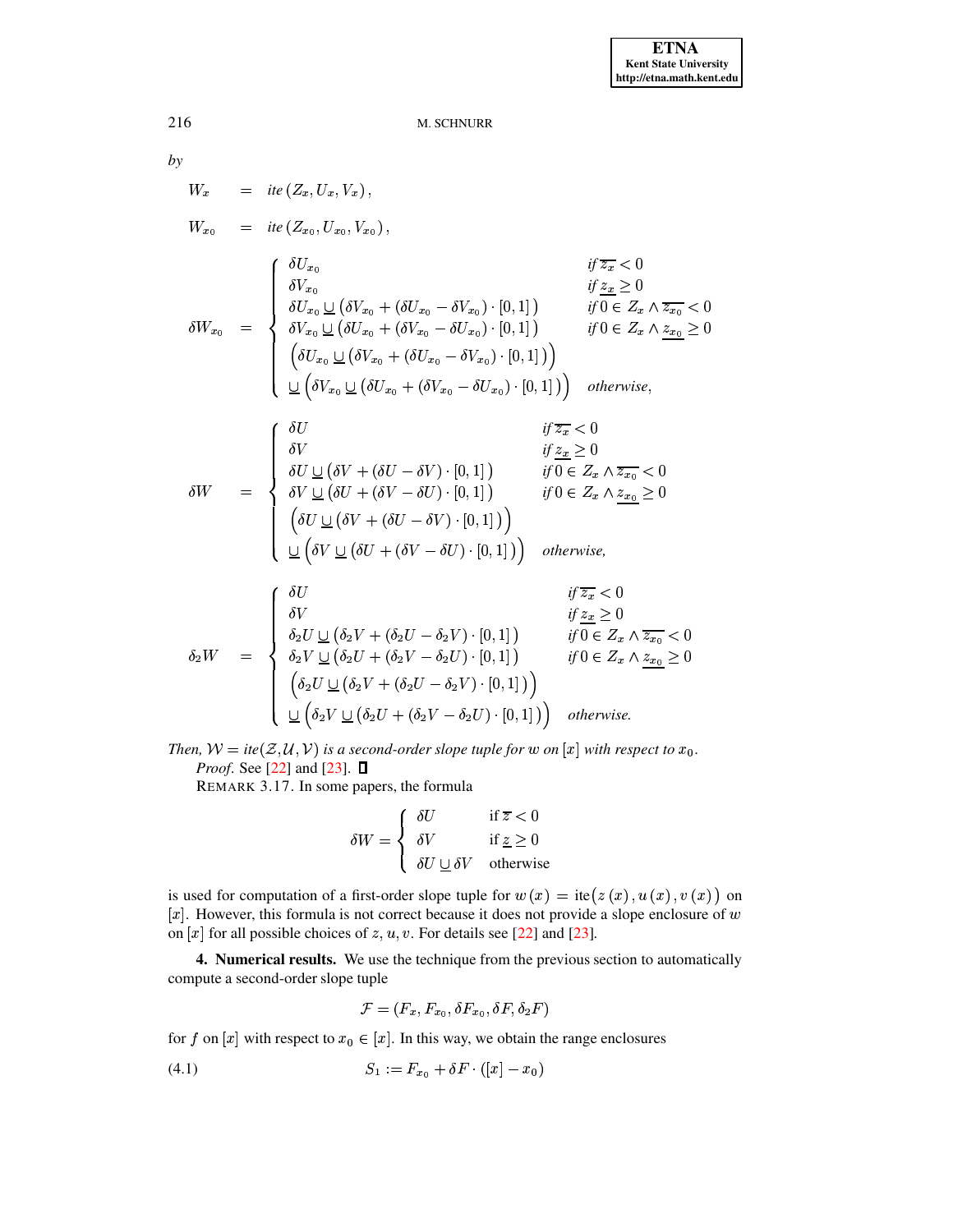and

(4.2) 
$$
S_2 := F_{x_0} + \delta F_{x_0} \cdot ([x] - x_0) + \delta_2 F \cdot ([x] - x_0)^2
$$

of f on [x]; see Remark 3.4.  $S_1$  was already considered in [14]. If f is twice continuously differentiable, we can also compare these results with the centered forms

(4.3) 
$$
D_1 := f(x_0) + f'([x]) \cdot ([x] - x_0)
$$

and

(4.4) 
$$
D_2 := f(x_0) + f'(x_0) \cdot ([x] - x_0) + \frac{1}{2} f''([x]) \cdot ([x] - x_0)^2.
$$

Here,  $f'(x)$  and  $f''(x)$  are enclosures of the range of  $f'$  and  $f''$  on  $[x]$ . They are computed via automatic differentiation.

REMARK 4.1. By using machine interval arithmetic on a floating-point computer for the operations from Section 3, the slope tuple properties  $(3.1)$ - $(3.5)$  are preserved. Hence, by applying machine interval arithmetic, we obtain verified range enclosures.

We consider the following examples:

1. 
$$
f(x) = (x + \sin x) \cdot \exp(-x^2)
$$
  
\n2.  $f(x) = x^4 - 10x^3 + 35x^2 - 50x + 24$   
\n3.  $f(x) = (\ln(x + 1.25) - 0.84x)^2$   
\n4.  $f(x) = \frac{2}{100}x^2 - \frac{3}{100} \exp(-(20(x - 0.875))^2)$   
\n5.  $f(x) = \exp(x^2)$   
\n6.  $f(x) = x^4 - 12x^3 + 47x^2 - 60x - 20 \exp(-x)$   
\n7.  $f(x) = x^6 - 15x^4 + 27x^2 + 250$   
\n8.  $f(x) = (\arctan(|x - 1|))^2 / (x^6 - 2x^4 + 20)$   
\n9.  $f(x) = \max \{ \exp(-x), \sin(|x - 1|) \}$   
\n10.  $f(x) = \text{ite } (x - 1, x^4 - 1 + \sin(x - 1), |x^2 - \frac{5}{2}x + \frac{3}{2}|)$   
\n11.  $f(x) = |(x - 1)(x^2 + x + 5)| \cdot \exp((x - 2)^2)$   
\n12.  $f(x) = \max \{x^5 - x^2 + x, \exp(x) \cdot (x - 1) + 1\}$   
\n13.  $f(x) = \text{ite } (x - 1, (x - 1) \cdot \arctan x \cdot \exp(x + \sin x), |(x^2 - \frac{5}{2}x + \frac{3}{2}) \cdot \sin x |$ 

In each case, we consider  $[x] = [0.75, 1.75]$  and set  $x_0 := \text{mid } [x]$ . Examples 1-7 have also been considered in [14].

We obtained the results in Table 4.1. For the examples 1-7,  $S_1$  and  $S_2$  provide sharper enclosures than  $D_1$  and  $D_2$ , respectively. Furthermore,  $S_2$  is a subset of  $S_1$  for the examples 1-7 except for example 4. For nonsmooth functions  $\varphi$ , it is possible that a very large interval  $\delta_2 W$  is computed for  $W = \varphi(U)$ . Hence,  $S_2$  is not always contained in  $S_1$  in our examples. However, except for example 9, one or both bounds of  $S_2$  provide sharper bounds for the range of  $f$  than  $S_1$ .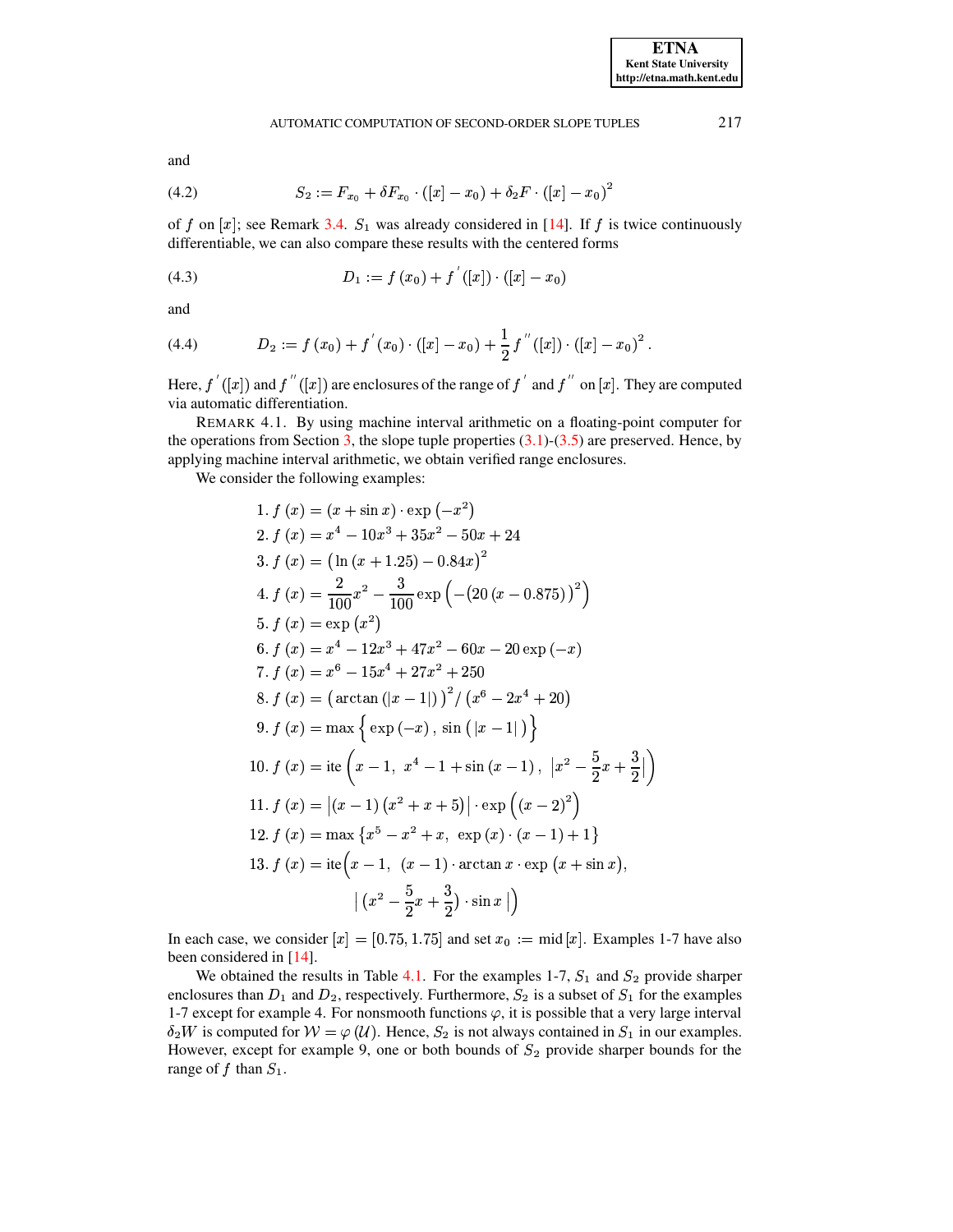$\ddot{\phantom{1}}$ 

## 218 M. SCHNURR

<span id="page-15-1"></span>

| No. | $D_1$             | $D_2$              | $S_1$             | $S_2$              |
|-----|-------------------|--------------------|-------------------|--------------------|
|     | $[-2.262, 3.184]$ | $[-0.910, 2.889]$  | [ -0.939, 1.861 ] | $[-0.247, 1.476]$  |
| 2   | $[-44.75, 42.95]$ | $[-5.215, 7.598]$  | [ -22.84, 21.04 ] | $[-1.778, 3.536]$  |
| 3   | $[-0.376, 0.412]$ | $[-0.042, 0.190]$  | $[-0.199, 0.235]$ | $[-0.041, 0.151]$  |
| 4   | $[-10.51, 10.57]$ | $[-1835, 3.062]$   | $[-0.133, 0.195]$ | $[-0.345, 0.115]$  |
| 5   | $[-32.65, 42.19]$ | $[-1.193, 48.82]$  | $[-11.84, 21.39]$ | $[-1.193, 21.39]$  |
| 6   | $[-85.86, 29.28]$ | $[-40.03, -11.73]$ | $[-61.07, 4.492]$ | $[-35.76, -16.47]$ |
| 7   | [119.5, 399.3]    | [182.7, 304.4]     | [185.9, 332.9]    | [210.4, 275.1]     |
| 8   |                   |                    | $[-0.333, 0.339]$ | $[-0.386, 0.233]$  |
| 9   |                   |                    | $[-0.214, 0.787]$ | $[-0.284, 1.271]$  |
| 10  |                   |                    | $[-7.375, 7.500]$ | $[-5.945, 7.516]$  |
| 11  |                   |                    | $[-19.85, 26.70]$ | $[-8.953, 34.22]$  |
| 12  |                   |                    | $[-10.13, 15.61]$ | $[-2.615, 15.11]$  |
| 13  |                   |                    | $[-15.00, 15.12]$ | $[-12.64, 13.27]$  |

TABLE 4.1 *Range enclosure for examples 1-13* <sup>å</sup>

<span id="page-15-0"></span>**5. The automatic computation of second-order slope tuples for multivariate functions.** In this section, let  $f: D \subseteq \mathbb{R}^n \to \mathbb{R}$ . We define slope enclosures and the limiting slope interval analogously to Section [2.](#page-1-0)

DEFINITION 5.1. Let f be continuous and  $x_0 \in D$  be fixed. A function  $\delta f: D \to \mathbb{R}^{1 \times n}$ *satisfying*

$$
f(x) = f(x_0) + \delta f(x; x_0) \cdot (x - x_0), \quad x \in D,
$$

*is called a* first-order slope function of  $f$  with respect to  $x_0$ . *An* interval matrix  $\delta f([x]; x_0) \in \mathbb{IR}^{1 \times n}$  *with*<br>  $\delta f([x]; x_0) \supset \{ \delta f(x; x_0) \mid x \in [x] \}$ 

$$
\delta f([x]; x_0) \supseteq {\delta f(x; x_0) | x \in [x]}
$$

*is called a* (first-order) slope enclosure of  $f$  on  $[x]$  with respect to  $x_0$ .

A slope function of  $f : \mathbb{R}^n \to \mathbb{R}$  is not unique, and there are various ways for computing one; see, for example, [\[6,](#page-19-13) [7\]](#page-19-7).

DEFINITION 5.2. Let  $f$  be continuous on  $[x] \in \mathbb{IR}^n$ ,  $[x] \subseteq D.$  Furthermore, let  $x_0 \in [x]$ *and*  $f_i(t) := f((x_0)_1, \ldots, (x_0)_{i-1}, t, (x_0)_{i+1}, \ldots, (x_0)_n)$ . If

$$
\liminf_{t\rightarrow(x_{0})_{i}}\frac{f_{i}\left(t\right)-f_{i}\big(\left(x_{0}\right)_{i}\big)}{t-\left(x_{0}\right)_{i}}
$$

*and*

$$
\limsup_{t\to (x_0)_i} \frac{f_i\left(t\right)-f_i\bigl(\left(x_0\right)_i\bigl)}{t-\left(x_0\right)_i}
$$

*exist for all*  $i \in \{1, \ldots, n\}$ , then we define the limiting slope interval  $\delta f_{\text{lim}}([x_0]) \in \mathbb{IR}^n$  by

$$
\left(\delta f_{\text{lim}}\left(\left[x_{0}\right]\right)\right)_{i} := \left[\liminf_{t \to \left(x_{0}\right)_{i}} \frac{f_{i}\left(t\right)-f_{i}\left(\left(x_{0}\right)_{i}\right)}{t-\left(x_{0}\right)_{i}}, \limsup_{t \to \left(x_{0}\right)_{i}} \frac{f_{i}\left(t\right)-f_{i}\left(\left(x_{0}\right)_{i}\right)}{t-\left(x_{0}\right)_{i}}\right].
$$

DEFINITION 5.3. *Let*  $f$  *be continuous*,  $[x] \subseteq D$ ,  $x_0 \in [x]$ , and assume that  $f'(x_0)$  exists. A function  $\delta_2 f : D \to \mathbb{R}^{n \times n}$  *satisfying* exists. A function  $\delta_2 f : D \to \mathbb{R}^{n \times n}$  satisfying

$$
f(x) = f(x_0) + f'(x_0) \cdot (x - x_0) + (x - x_0)^T \cdot \delta_2 f(x; x_0, x_0) \cdot (x - x_0), \ \ x \in D,
$$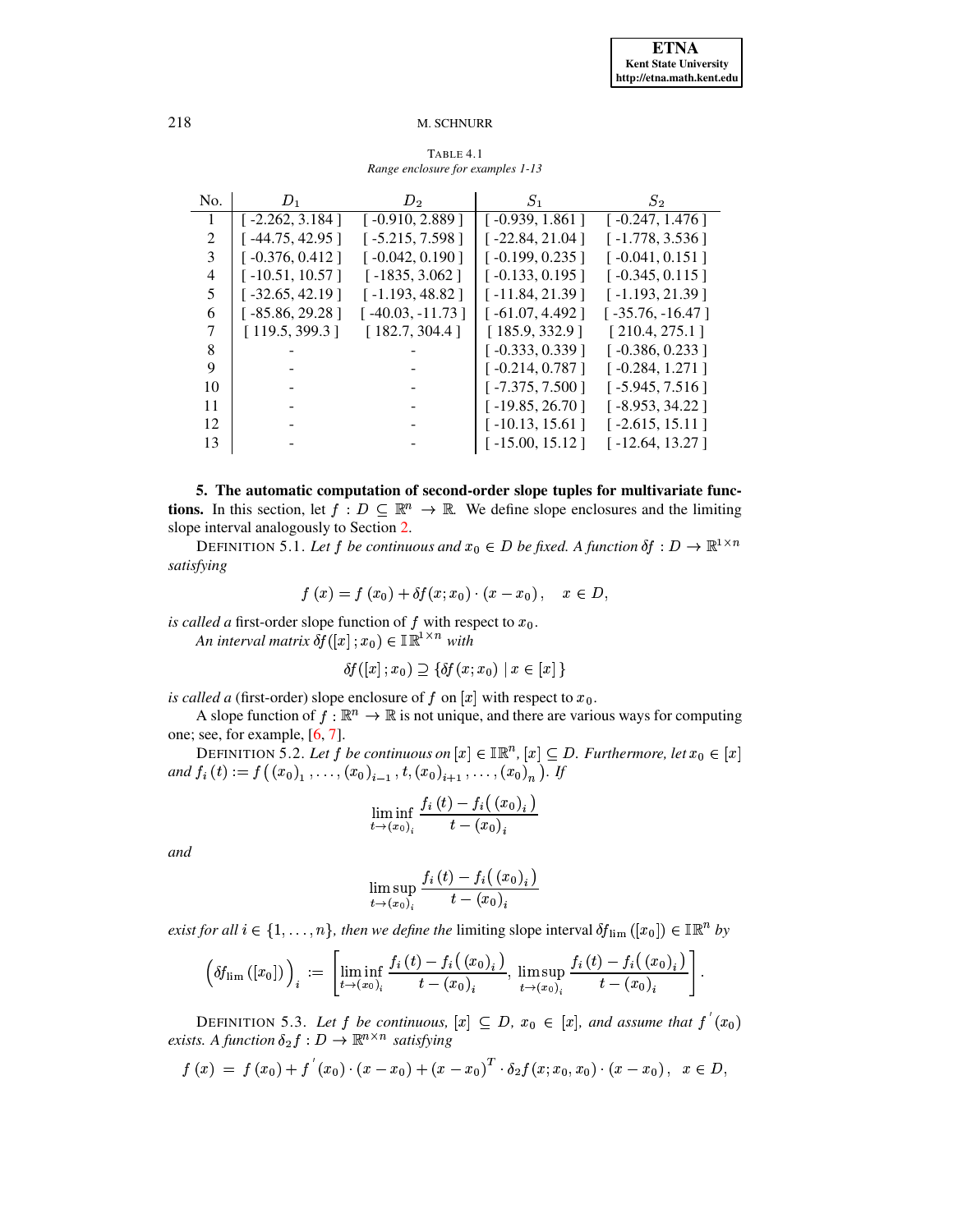**ETNA Kent State University** http://etna.math.kent.edu

is called a second-order slope function of f with respect to  $x_0$ .

An interval matrix  $\delta_2 f([x]; x_0, x_0) \in \mathbb{IR}^{n \times n}$  with

$$
f(x) \in f(x_0) + f'(x_0) \cdot (x - x_0) + (x - x_0)^T \cdot \delta_2 f([x]; x_0, x_0) \cdot (x - x_0), \quad x \in [x],
$$

<span id="page-16-2"></span>is called a second-order slope enclosure of f on  $[x]$  with respect to  $x_0$ .

DEFINITION 5.4. Let  $u : D \subseteq \mathbb{R}^n \to \mathbb{R}$  be continuous,  $[x] \in \mathbb{R}^n$  with  $[x] \subseteq D$ , and  $x_0 \in [x]$ . A second-order slope tuple for u on [x] with respect to  $x_0$  is a 5-tuple  $\mathcal{U} = (U_x, U_{x_0}, \delta U_{x_0}, \delta U, \delta_2 U)$  with  $U_x, U_{x_0} \in \mathbb{IR}$ ,  $\delta U_{x_0}, \delta U \in \mathbb{IR}^n$ ,  $\delta_2 U \in \mathbb{IR}^{n \times n}$ ,  $U_{x_0} \subseteq U_x$ , satisfying

- <span id="page-16-3"></span> $u(x) \in U_x$ ,  $(5.1)$
- $u(x_0) \in U_{x_0},$  $(5.2)$
- $\delta u$ <sub>lim</sub> ([x<sub>0</sub>])  $\subseteq$   $\delta U_{x_0}$ ,  $(5.3)$

 $u(x) - u(x_0) \in \delta U^T \cdot (x - x_0),$  $(5.4)$ 

 $u(x) - u(x_0) \in \delta U_{x_0}^T \cdot (x - x_0) + (x - x_0)^T \cdot \delta_2 U \cdot (x - x_0)$  $(5.5)$ 

for all  $x \in [x]$ .

LEMMA 5.5. Let  $[x] \in \mathbb{R}^n$ ,  $x_0 \in [x]$ ,  $i \in \{1, \ldots, n\}$ , and let  $e^i \in \mathbb{R}^n$  be the *i*-th unit vector.

 $a) K = (k, k, 0, 0, 0)$  is a second-order slope tuple for the constant function  $u : \mathbb{R}^n \to \mathbb{R}$ ,  $u(x) \equiv k \in \mathbb{R}$ , on  $[x]$  with respect to  $x_0$ . Here, the first and the second 0 symbolize the zero vector, and the last 0 stands for the zero matrix.

b)  $\mathcal{X} = ([x]_i, (x_0)_i, e^i, e^i, 0)$  is a second-order slope tuple for  $u : \mathbb{R}^n \to \mathbb{R}$ ,  $u(x) = x_i$ , on  $[x]$  with respect to  $x_0$ . Here, 0 stands for the zero matrix.

<span id="page-16-1"></span>REMARK 5.6. For the automatic computation of second-order slope tuples, the definitions and theorems are completely analogous to Section 3. We only have to take into account that  $\delta U_{x_0}, \delta U, \delta V_{x_0}, \delta V \in \mathbb{IR}^n$  and  $\delta_2 U, \delta_2 V \in \mathbb{IR}^{n \times n}$ . Therefore, we get  $\delta U_{x_0} \cdot \delta U^T$  instead of  $\delta U_{x_0} \cdot \delta U$  and  $(x - x_0)^T \cdot \delta_2 U \cdot (x - x_0)$  instead of  $\delta_2 U \cdot (x - x_0)^2$ . For details, see [22].

5.1. The componentwise computation of second-order slope tuples. The automatic computation of slope tuples for multivariate functions can be reduced to the one-dimensional case by the *componentwise computation of slope tuples*. For first-order slope tuples, Ratz [14] uses this technique for verified global optimization. Hence, we also consider the componentwise computation of second-order slope tuples in this paper.

DEFINITION 5.7. Let  $u : \mathbb{R}^n \to \mathbb{R}$  be continuous on  $[x]$  and let  $i \in \{1, ..., n\}$  be fixed. We define the family of functions

<span id="page-16-0"></span>(5.6) 
$$
\mathcal{G}_i := \left\{ \begin{array}{l} g : [x]_i \subseteq \mathbb{R} \to \mathbb{R}, \quad g(t) := u(x_1, \dots, x_{i-1}, t, x_{i+1}, \dots, x_n) \\ \text{with } x_j \in [x]_j \text{ fixed for } j \in \{1, \dots, n\}, \ j \neq i. \end{array} \right\}
$$

Each  $g \in \mathcal{G}_i$  is a continuous function of one variable t. Hence, for each  $g \in \mathcal{G}_i$ the automatic computation of a second-order slope tuple on  $[x]_i$  with respect to a fixed  $(x_0)_i \in [x]_i$ ,  $(x_0)_i \in \mathbb{R}$ , is defined as in Section 3.

For the componentwise computation we have to modify the definition of a second-order slope tuple as follows:

DEFINITION 5.8. Let  $u : D \subseteq \mathbb{R}^n \to \mathbb{R}$  be continuous and  $[x] \in \mathbb{R}^n$ ,  $[x] \subseteq D$ . *Furthermore, let*  $i \in \{1, ..., n\}$  *and*  $(x_0)_i \in [x]_i \subseteq \mathbb{R}$  *be fixed.* A second-order slope tuple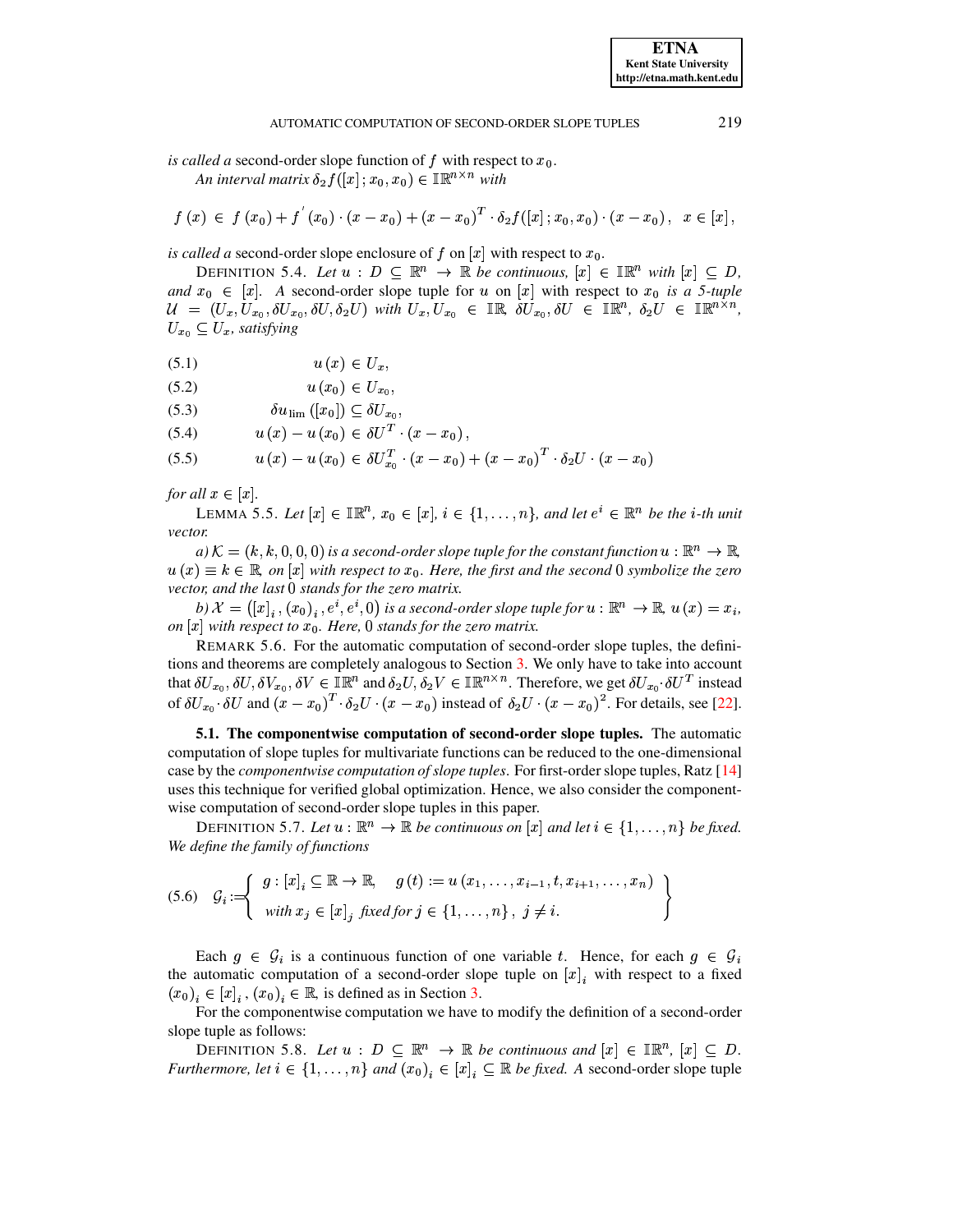for u on [x] with respect to the *i*-th component is a 5-tuple  $\mathcal{U} = (U_x, U_{x_0}, \delta U_{x_0}, \delta U, \delta_2 U)$ with  $U_x, U_{x_0}, \delta U_{x_0}, \delta U, \delta_2 U \in \mathbb{IR}, U_{x_0} \subseteq U_x$ , satisfying

$$
g(x_i) \in U_x, \n g((x_0)_i) \in U_{x_0}, \n \delta g_{\lim}([x_0]_i) \subseteq \delta U_{x_0}, \n g(x_i) - g((x_0)_i) \in \delta U \cdot (x_i - (x_0)_i), \n g(x_i) - g((x_0)_i) \in \delta U_{x_0} \cdot (x_i - (x_0)_i) + \delta_2 U \cdot (x_i - (x_0)_i)^2
$$

for all  $x_i \in [x]$ , and all  $g \in \mathcal{G}_i$ , where  $\mathcal{G}_i$  is defined by (5.6).

<span id="page-17-0"></span>REMARK 5.9. Let U be a second-order slope tuple for u on |x| with respect to the i-th component. Then, for all  $x \in [x]$  we have

$$
(5.7) \t u(x) \in U_{x_0} + \delta U \cdot \left( \left[ x \right]_i - \left( x_0 \right)_i \right)
$$

<span id="page-17-1"></span>and

$$
(5.8) \t u(x) \in U_{x_0} + \delta U_{x_0} \cdot ([x]_i - (x_0)_i) + \delta_2 U \cdot ([x]_i - (x_0)_i)^2.
$$

Hence, we have reduced the automatic computation of second-order slope tuples to the one-dimensional case from Section 3. Therefore, the same formulas can be used except for Lemma 3.6. We need to modify Lemma 3.6 as follows:

LEMMA 5.10. Let  $[x] \in \mathbb{IR}^n$ ,  $x_0 \in [x]$ , and  $i \in \{1, ..., n\}$ .

a) For each  $i \in \{1, ..., n\}$ , the tuple  $\mathcal{K} = (k, k, 0, 0, 0)$  is a second-order slope tuple for the constant function  $u : \mathbb{R}^n \to \mathbb{R}$ ,  $u(x) \equiv k \in \mathbb{R}$ , on [x] with respect to the *i*-th component. b) For  $u : \mathbb{R}^n \to \mathbb{R}$ ,  $u(x) = x_k$ , a second-order slope tuple on  $[x]$  with respect to the  $i$ -th component is given by

$$
\mathcal{X} = \left\{ \begin{array}{ll} ([x]_k, [x]_k, 0, 0, 0), & \text{if } k \neq i, \\ ([x]_i, (x_0)_i, 1, 1, 0), & \text{if } k = i. \end{array} \right.
$$

<span id="page-17-3"></span>REMARK 5.11. Using a technique similar to  $[6, 7]$ , we obtain range enclosures that are sharper than (5.7) and (5.8). For a fixed  $x_0 \in [x] \subseteq D$  we have

<span id="page-17-2"></span>
$$
(5.9) \quad f(x_1, \ldots, x_n) - f((x_0)_1, \ldots, (x_0)_n)
$$
  
=  $f(x_1, \ldots, x_n) - f((x_0)_1, x_2, \ldots, x_n)$   
+  $f((x_0)_1, x_2, \ldots, x_n) - f((x_0)_1, (x_0)_2, x_3, \ldots, x_n)$   
+  $f((x_0)_1, (x_0)_2, x_3, \ldots, x_n) - + \cdots$   
+  $f((x_0)_1, \ldots, (x_0)_{n-1}, x_n) - f((x_0)_1, \ldots, (x_0)_n).$ 

for all  $x \in [x]$ . For each  $i \in \{1, ..., n\}$ , we now compute a second-order slope tuple

$$
\mathcal{F}_i := (F_{x;i}, F_{x_0;i}, \delta F_{x_0;i}, \delta F_i, \delta_2 F_i)
$$

for the function

$$
f_i: ((x_0)_1, \ldots, (x_0)_{i-1}, [x]_i, [x]_{i+1}, \ldots, [x]_n) \to \mathbb{R},
$$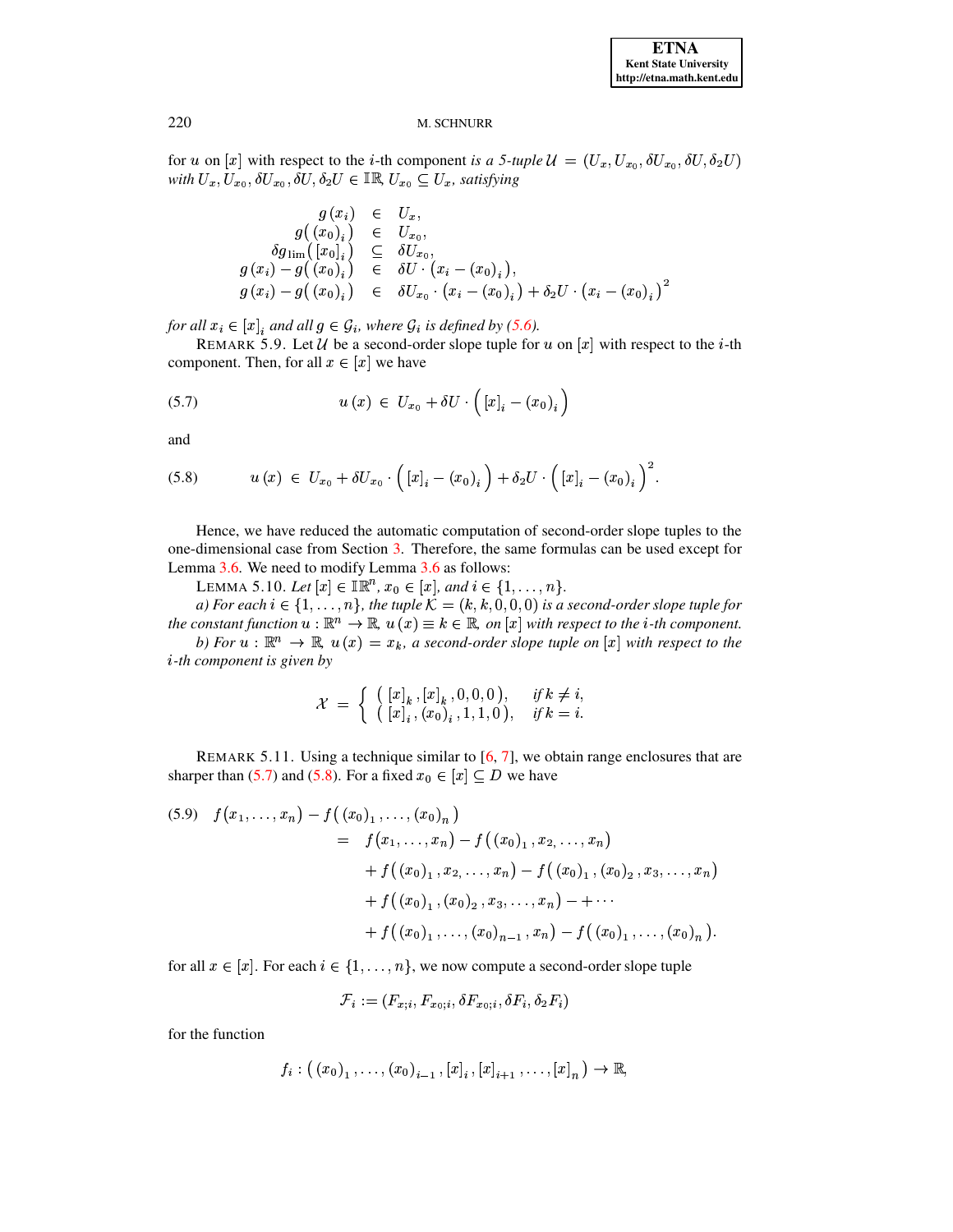**ETNA Kent State University** http://etna.math.kent.edu

### AUTOMATIC COMPUTATION OF SECOND-ORDER SLOPE TUPLES

$$
f_i(x) := u((x_0)_1, \ldots, (x_0)_{i-1}, x_i, x_{i+1}, \ldots, x_n)
$$
  
for  $x \in ((x_0)_1, \ldots, (x_0)_{i-1}, [x]_i, [x]_{i+1}, \ldots, [x]_n),$ 

on  $((x_0)_1, \ldots, (x_0)_{i-1}, [x]_i, [x]_{i+1}, \ldots, [x]_n)$  with respect to the *i*-th component. Then, by  $(5.9)$  we have

$$
f(x) \in F_{x;1},
$$
  
\n
$$
f(x) \in F_{x_0; n} + \sum_{j=1}^n \delta F_j \cdot ( [x]_j - (x_0)_j ) =: S_{c;1},
$$
  
\n
$$
f(x) \in F_{x_0; n} + \sum_{j=1}^n \delta F_{x_0; j} \cdot ( [x]_j - (x_0)_j ) + \sum_{j=1}^n \delta_2 F_j \cdot ( [x]_j - (x_0)_j )^2
$$
  
\n
$$
=: S_{c;2}
$$

for all  $x \in [x]$ .

**5.2. Examples .** We consider the following examples  $f : \mathbb{R}^n \to \mathbb{R}$ . Most of them have been considered in [14]:

1. 
$$
f(x) = \left( \left( \frac{5}{\pi} x_4 - \frac{5 \cdot 1}{4\pi^2} x_4^2 + x_2 - 6 \right)^2 + 10 \left( 1 - \frac{1}{8\pi} \right) \cos x_4 + 10 \right) \cdot x_3^2
$$

$$
- x_1^5 + x_2 \frac{\sinh(x_5)}{x_6^2 + 1} x_6 - \exp(x_3) \cdot x_5
$$
  
2. 
$$
f(x) = 4x_1^2 - 2 \cdot 1 x_1^4 + \frac{1}{3} x_1^6 + x_1 x_2 - 4x_2^2 + 4x_2^4
$$
  
3. 
$$
f(x) = 100 \left( x_2 - x_1^2 \right)^2 + \left( x_1 - 1 \right)^2
$$
  
4. 
$$
f(x) = 12x_1^2 - 6 \cdot 3x_1^4 + x_1^6 + 6x_2 (x_2 - x_1)
$$
  
5. 
$$
f(x) = \sin x_1 + \sin \left( \frac{10}{3} x_1 \right) + \ln x_1 - 0.84x_1 + 1000 x_1 x_2^2 \exp(-x_3^2)
$$
  
6. 
$$
f(x) = (x_1 + \sin x_1) \exp(-x_1^2) + \ln(x_3) \frac{x_2^2}{x_1}
$$

In each example, we take

$$
[x] = ([x]_1, \ldots, [x]_n) = ([4, 4.25], \ldots, [4, 4.25])
$$

and  $x_0 = \text{mid}[x]$ .

Using the technique from Remark  $5.6$ , we compute a second-order slope tuple

$$
\mathcal{F}=(F_x,F_{x_0},\delta F_{x_0},\delta F,\delta_2 F)
$$

for f on  $[x]$ , as introduced in Definition 5.4. Then, by (5.1)-(5.5) we have

$$
f\left(x\right) \;\in\; F_{x_0} + \delta F^T \cdot \left(\left[x\right] - x_0\right) \;\; =: \;\; S_{m\,;\, 1}
$$

and

$$
f(x) \in F_{x_0} + \delta F_{x_0}^T \cdot ([x] - x_0) + ([x] - x_0)^T \cdot \delta_2 F \cdot ([x] - x_0) =: S_{m;2}
$$

with  $F_{x_0} \in \mathbb{IR}, \delta F_{x_0}, \delta F \in \mathbb{IR}^n$  and  $\delta_2 F \in \mathbb{IR}^{n \times n}$ .

In Table 5.1, we compare the range enclosures  $S_{m;1}$  and  $S_{m;2}$  with  $S_{c;1}$  and  $S_{c;2}$  obtained via Remark 5.11. Except for the first example, we have  $S_{c,1} \subseteq S_{m,1}$  and  $S_{c,2} \subseteq S_{m,2}$ . Furthermore, for each of the examples  $S_{c,2} \subseteq S_{c,1}$  holds.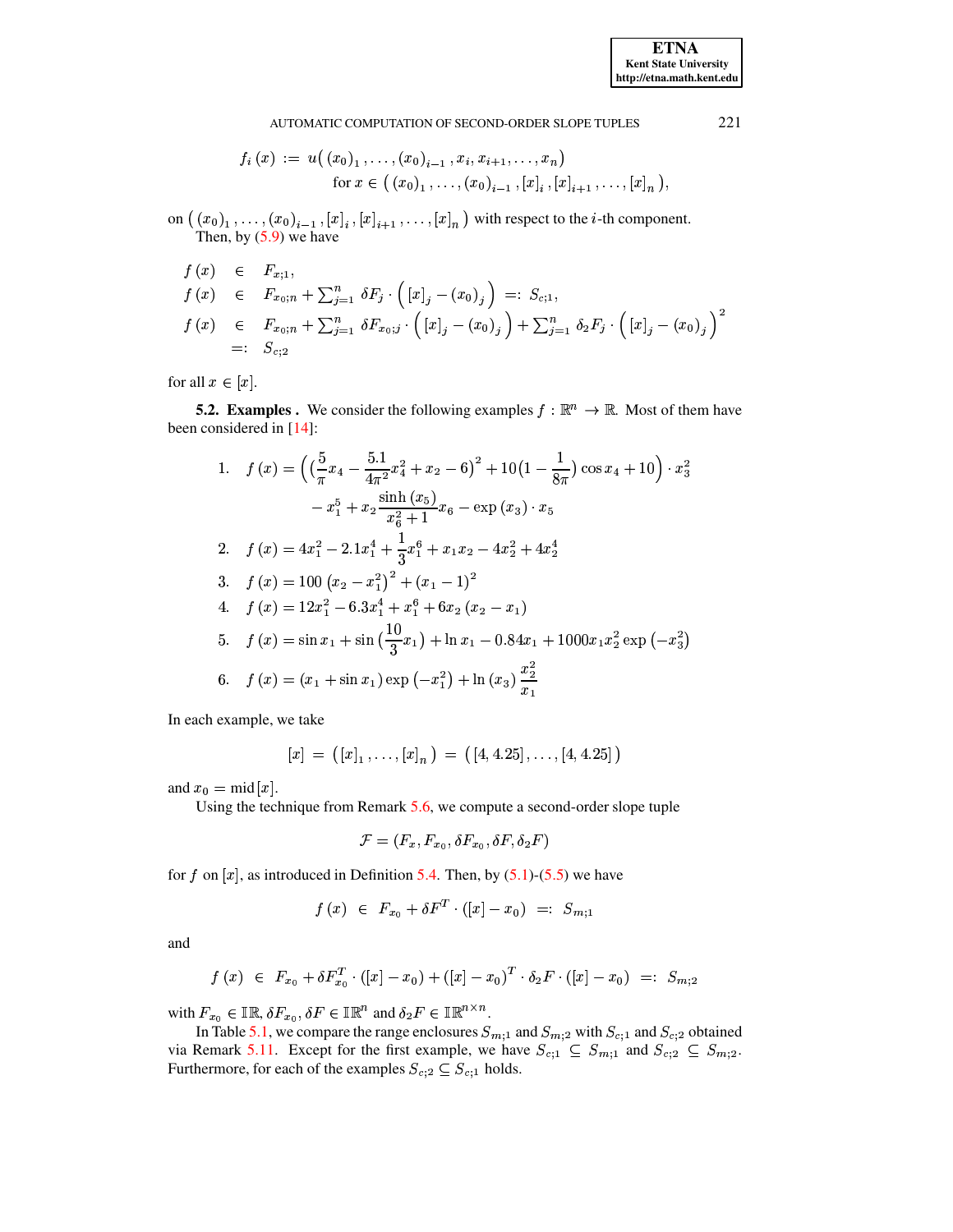<span id="page-19-14"></span>

| Comparison of range enclosures $S_{m,1}$ and $S_{m,2}$ with $S_{c,1}$ and $S_{c,2}$ . |                      |                      |  |  |
|---------------------------------------------------------------------------------------|----------------------|----------------------|--|--|
| No.                                                                                   | $S_{m;1}$            | $S_{m,2}$            |  |  |
| 1                                                                                     | [ -1497.1, -973.01 ] | $[-1494.0, -976.12]$ |  |  |
| 2                                                                                     | [1809.5, 2609.1]     | [1816.2, 2602.5]     |  |  |
| 3                                                                                     | [13467, 19786]       | [13467, 19786]       |  |  |
| 4                                                                                     | [2538.7, 4074.7]     | [2558.4, 4055.0]     |  |  |
| 5                                                                                     | [ -2.1275, -1.7755 ] | $[-2.0521, -1.8508]$ |  |  |
| 6                                                                                     | [ 5.1531, 6.5377 ]   | [5.1529, 6.5379]     |  |  |
|                                                                                       | $S_{c,1}$            | $S_{c,2}$            |  |  |
| 1                                                                                     | [-1497.9, -972.20]   | $[-1495.2, -986.94]$ |  |  |
| $\mathcal{D}_{\mathcal{L}}$                                                           | [1809.5, 2609.1]     | [1843.0, 2602.5]     |  |  |
| 3                                                                                     | [13467, 19786]       | [13619, 19786]       |  |  |
| 4                                                                                     | [2538.7, 4074.7]     | [2619.5, 4055.0]     |  |  |
| 5                                                                                     | [ -2.1275, -1.7755 ] | $[-2.0499, -1.9322]$ |  |  |
| 6                                                                                     | [5.1532, 6.5376]     | [5.1647, 6.5357]     |  |  |
|                                                                                       |                      |                      |  |  |

TABLE 5.1

**6. Conclusion.** In this paper, we have shown how the automatic computation of secondorder slope tuples can be performed. Here, the function expression of the underlying function may contain nonsmooth functions such as  $\varphi(x) = |u(x)|$  and  $\varphi(x) = \max\{u(x), v(x)\}.$ Furthermore, we allow for functions given by two or more branches. Some examples illustrated that second-order slope tuples may provide sharper enclosures of the function range than first-order slope enclosures. Machine interval arithmetic yields verified range enclosures on a floating-point computer. Hence, the automatic computation of second-order slope tuples can also be applied to verified global optimization [\[21,](#page-20-4) [22\]](#page-20-6).

### REFERENCES

- <span id="page-19-12"></span><span id="page-19-1"></span>[1] G. ALEFELD AND J. HERZBERGER, *Introduction to Interval Computations*, Academic Press, New York, 1983.
- <span id="page-19-10"></span>[2] F. H. CLARKE, *Optimization and Nonsmooth Analysis*, John Wiley & Sons, New York, 1983.
- <span id="page-19-4"></span>[3] P. DEUFLHARD AND A. HOHMANN, *Numerical Analysis*, de Gruyter, Berlin, 1995.
- [4] A. FROMMER, B. LANG, AND M. SCHNURR, *A comparison of the Moore and Miranda existence tests*, Computing, 72 (2004), pp. 349–354.
- <span id="page-19-5"></span>[5] A. GOLDSZTEJN,*Comparison of the Hansen-Sengupta and the Frommer-Lang-Schnurr existence tests*, Computing, 79 (2007), pp. 53–60.
- <span id="page-19-13"></span><span id="page-19-7"></span>[6] E. R. HANSEN, *Interval forms of Newton's method*, Computing, 20 (1978), pp. 153–163.
- [7] E. R. HANSEN AND G. W. WALSTER, *Global Optimization Using Interval Analysis*, Second Ed., Revised and Expanded, Marcel Dekker, New York, 2004.
- <span id="page-19-8"></span>[8] R. B. KEARFOTT, *Rigorous Global Search: Continuous Problems*, Kluwer Academic Publishers, Dordrecht, 1996.
- <span id="page-19-9"></span>[9] L. KOLEV, *Use of interval slopes for the irrational part of factorable functions*, Reliab. Comput., 3 (1997), pp. 83–93.
- <span id="page-19-2"></span>[10] R. KRAWCZYK AND A. NEUMAIER, *Interval slopes for rational functions and associated centered forms*, SIAM J. Numer. Anal., 22 (1985), pp. 604–616.
- <span id="page-19-6"></span>[11] R. E. MOORE, *A test for existence of solutions to nonlinear systems*, SIAM J. Numer. Anal., 14 (1977), pp. 611–615.
- <span id="page-19-11"></span>[12] H. MUN˜ OZ AND R. B. KEARFOTT, *Slope intervals, generalized gradients, semigradients, slant derivatives, and csets*, Reliab. Comput., 10 (2004), pp. 163–193.
- <span id="page-19-0"></span>[13] L. B. RALL, *Automatic Differentiation: Techniques and Applications*, Lecture Notes in Comput. Sci., Vol. 120, Springer, Berlin, 1981.
- <span id="page-19-3"></span>[14] D. RATZ, *Automatic Slope Computation and its Application in Nonsmooth Global Optimization*, Shaker Verlag, Aachen, 1998.